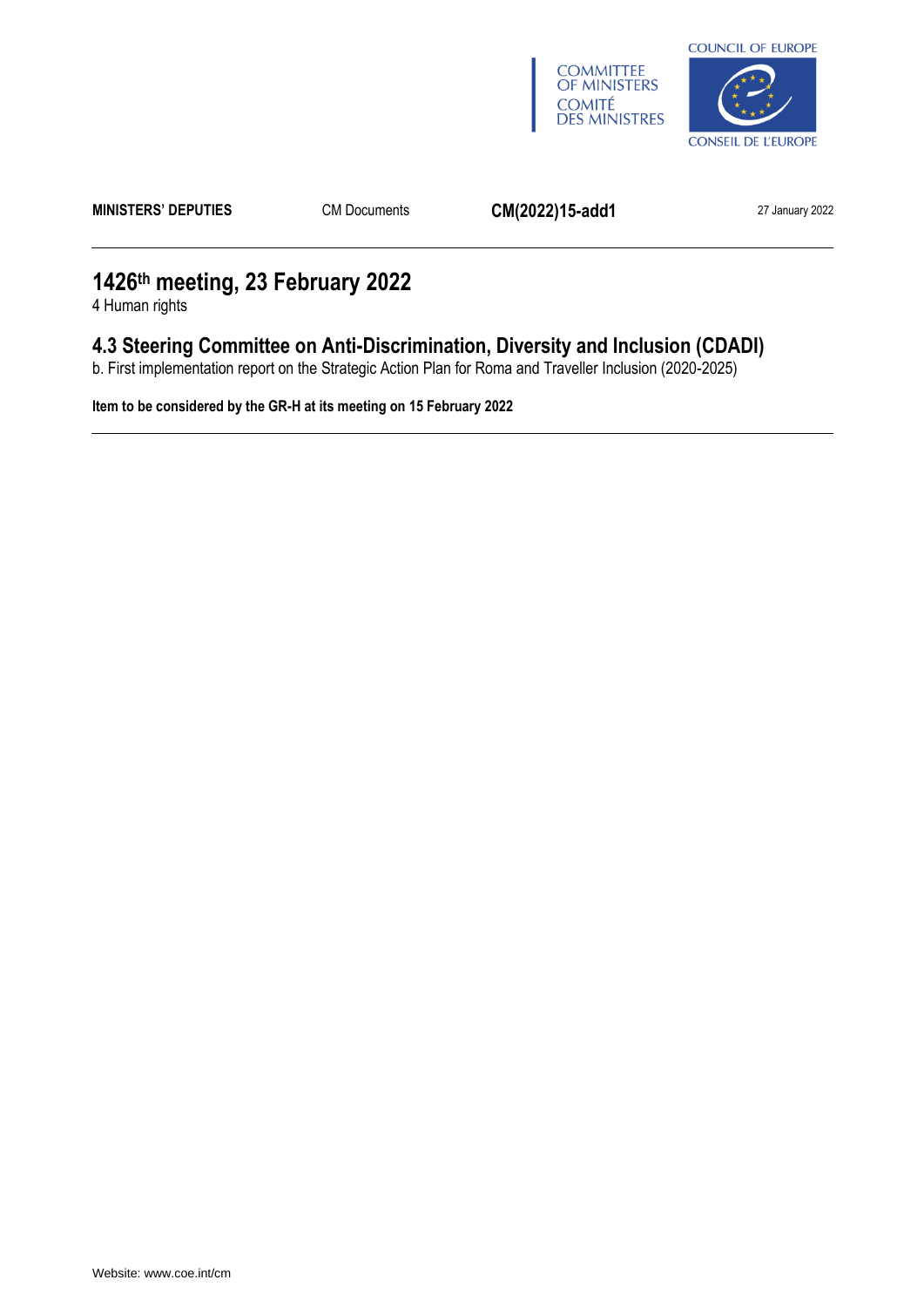## **STRATEGIC ACTION PLAN FOR ROMA AND TRAVELLER INCLUSION (2020-2025)**

<span id="page-1-0"></span>

| <b>First Implementation Report</b> |                                                                                                                                                       |     |  |
|------------------------------------|-------------------------------------------------------------------------------------------------------------------------------------------------------|-----|--|
|                                    | <b>Table of contents</b>                                                                                                                              |     |  |
|                                    |                                                                                                                                                       |     |  |
|                                    |                                                                                                                                                       |     |  |
| 2.1                                | Strategic Objective 1: Combating antigypsyism and discrimination and supporting real and                                                              |     |  |
|                                    |                                                                                                                                                       |     |  |
| 2.1.1                              | A legal instrument on a comprehensive approach to addressing hate speech within a human rights framework is developed 4                               |     |  |
| 2.1.2                              | Awareness of Roma and Traveller issues of the general public is increased through awareness-raising activities5                                       |     |  |
| 2.1.3                              | Performance of institutions dealing with Roma and Traveller rights is enhanced through training of law enforcement professionals; access to           |     |  |
|                                    |                                                                                                                                                       |     |  |
| 2.1.4                              | Visibility of Council of Europe actions, incl. the case law of the European Court of Human Rights and the findings and recommendations of the         |     |  |
|                                    |                                                                                                                                                       |     |  |
| 2.2                                | Strategic Objective 2: Supporting democratic participation and promoting public trust and                                                             |     |  |
|                                    |                                                                                                                                                       |     |  |
| 2.2.1                              | Participation of Roma and Travellers in public and political life at local, regional, national, and European level is increased 8                     |     |  |
| 2.2.2                              | The capacity of national and local authorities is enforced to perform their roles and responsibilities in an effective and efficient manner when      |     |  |
|                                    | designing and implementing plans, policies and projects, particularly active inclusion measures that improve the situation of Roma and Travellers  10 |     |  |
| 2.2.3                              | The capacity of local authorities to access and use national and international funding, particularly EU funds, to support their Roma inclusion        |     |  |
|                                    |                                                                                                                                                       |     |  |
| 2.2.4                              | The level of Roma and Traveller expertise and understanding across the Council of Europe Secretariat is increased11                                   |     |  |
| 2.2                                | Strategic Objective 3: Supporting access to inclusive quality education and training 12                                                               |     |  |
| 2.3.1                              | The removal of concrete obstacles to equal access to quality education is supported at national and school level; the capacity of teachers to         |     |  |
|                                    |                                                                                                                                                       |     |  |
| 2.3.2                              | The teaching of Roma history and the Roma Holocaust is promoted and included in school curricula and textbooks, including through training            |     |  |
|                                    |                                                                                                                                                       |     |  |
|                                    |                                                                                                                                                       |     |  |
|                                    | 4. Activities carried out in response to the COVID-19 pandemic in order to alleviate the negative impact                                              |     |  |
|                                    |                                                                                                                                                       |     |  |
|                                    |                                                                                                                                                       | -17 |  |
|                                    |                                                                                                                                                       |     |  |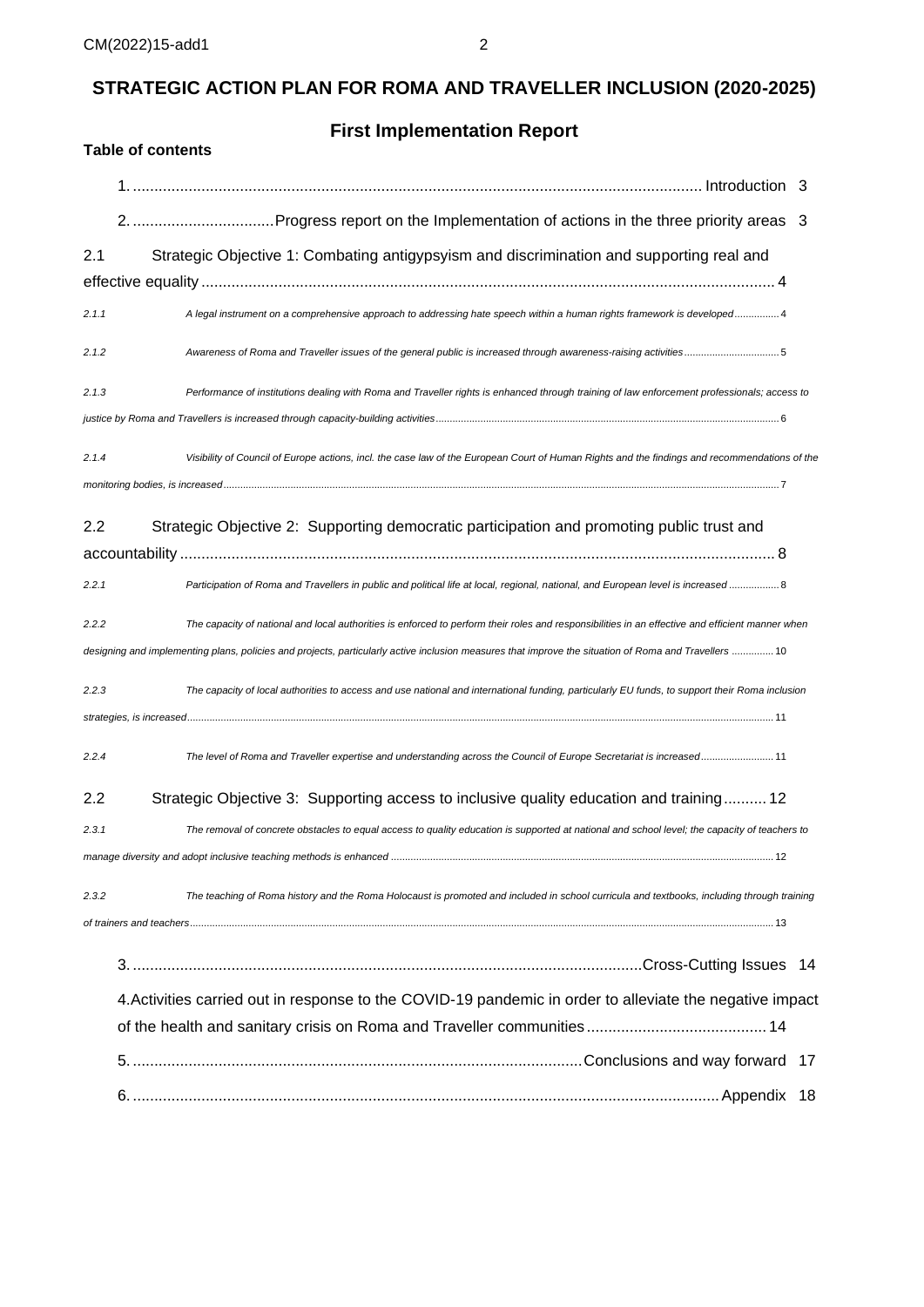#### **1. Introduction**

The Strasbourg Declaration on Roma adopted in 20101 provided a strong impetus for co-ordinated and concerted action of governments and European stakeholders to support national, regional and local level authorities in their efforts towards improving the social and economic situation of Roma and Travellers2. The Declaration was complemented by the Thematic Action Plan on the Inclusion of Roma and Travellers (2016-2019) whose 2019 final implementation report revealed that in the four main areas in which action had been undertaken − access to education, employment, healthcare and housing − further action and coordination was needed. It is also recalled that the European Court of Human Rights and other Council of Europe monitoring bodies closely monitor the situation of Roma and Travellers and deal with discrimination and other human rights issues.

Following the assessment of the implementation of that Action Plan, and in order to address the current key challenges for Roma and Traveller inclusion as identified during Council of Europe stakeholder consultations (intergovernmental and civil society), the current Strategic Action Plan for Roma and Traveller Inclusion (2020-2025) is structured around three main lines of action:

- combating antigypsyism and discrimination and supporting real and effective equality;
- supporting democratic participation and promoting public trust and accountability; and
- supporting access to inclusive quality education and training.

In addition, the intersectional needs of specific groups of Roma and Travellers who are particularly vulnerable or suffer from multiple discrimination, were taken into account as a cross-cutting issue in all action under this Plan.

This Strategic Action Plan for Roma and Traveller Inclusion (2020-2025) ("the Strategic Action Plan"), approved by the Committee of Ministers on 22 January 2020, translates the strategic objectives of the Council of Europe regarding the protection and promotion of human rights, democracy and the rule of law into a policy framework for the social and intercultural inclusion of Roma and Travellers in Europe. The Plan provides a framework that is flexible and adaptable to country-specific conditions, serving as a roadmap and practical tool for the design, implementation and adjustment of programmes and actions. The objectives of the Plan are to promote and protect the human rights of Roma and Travellers, to combat antigypsyism and discrimination, and to foster inclusion in society.

The Council of Europe's actions draw on the case law of the European Court of Human Rights and build upon the findings and recommendations of the monitoring bodies, in particular the European Commission against Racism and Intolerance (ECRI), the European Committee for Social Rights of the European Social Charter, the Advisory Committee on the Framework Convention for the Protection of National Minorities and the Committee of Experts of the European Charter for Regional or Minority Languages. Support was provided by the Organisation to member States through the action plan in order to ensure better outcomes in relation to the inclusion of vulnerable and marginalised Roma and Travellers and to sustain and build upon the results achieved through the implementation of the Thematic Action Plan on the Inclusion of Roma and Travellers (2016-2019).

#### <span id="page-2-0"></span>**2. Progress report on the Implementation of actions in the three priority areas**

This report aims to provide an overview of the achievements and activities under each priority area from the Plan's adoption on 22 January 2020 to 31 May 2021. Particular attention is paid to the activities and achievements of the Council of Europe from the beginning of the Covid-19 pandemic and its effects on Roma and Travellers. These special circumstances posed challenges to the implementation of planned activities which could not be foreseen during the drafting of the Strategic Action Plan. The pandemic required the Council of Europe to urgently revise its priorities and workplans, and to devise mitigating implementation strategies regarding the impact of the Covid -19 pandemic on Roma and Travellers across Europe.

<sup>1</sup> [CM\(2010\)133-final](https://search.coe.int/cm/Pages/result_details.aspx?Reference=CM(2010)133-final) Strasbourg Declaration on Roma adopted at the Council of Europe High Level Meeting on Roma, Strasbourg, 20 October 2010.

<sup>2</sup> The term "Roma and Travellers" is used at the Council of Europe to encompass the wide diversity of the groups covered by the work of the Council of Europe in this field: on the one hand a) Roma, Sinti/Manush, Calé, Kaale, Romanichals, Boyash/Rudari; b) Balkan Egyptians (Egyptians and Ashkali); c) Eastern groups (Dom, Lom and Abdal); and, on the other hand, groups such as Travellers, Yenish, and the populations designated under the administrative term "Gens du voyage", as well as persons who identify themselves as Gypsies. The present is an explanatory footnote, not a definition of Roma and/or Travellers.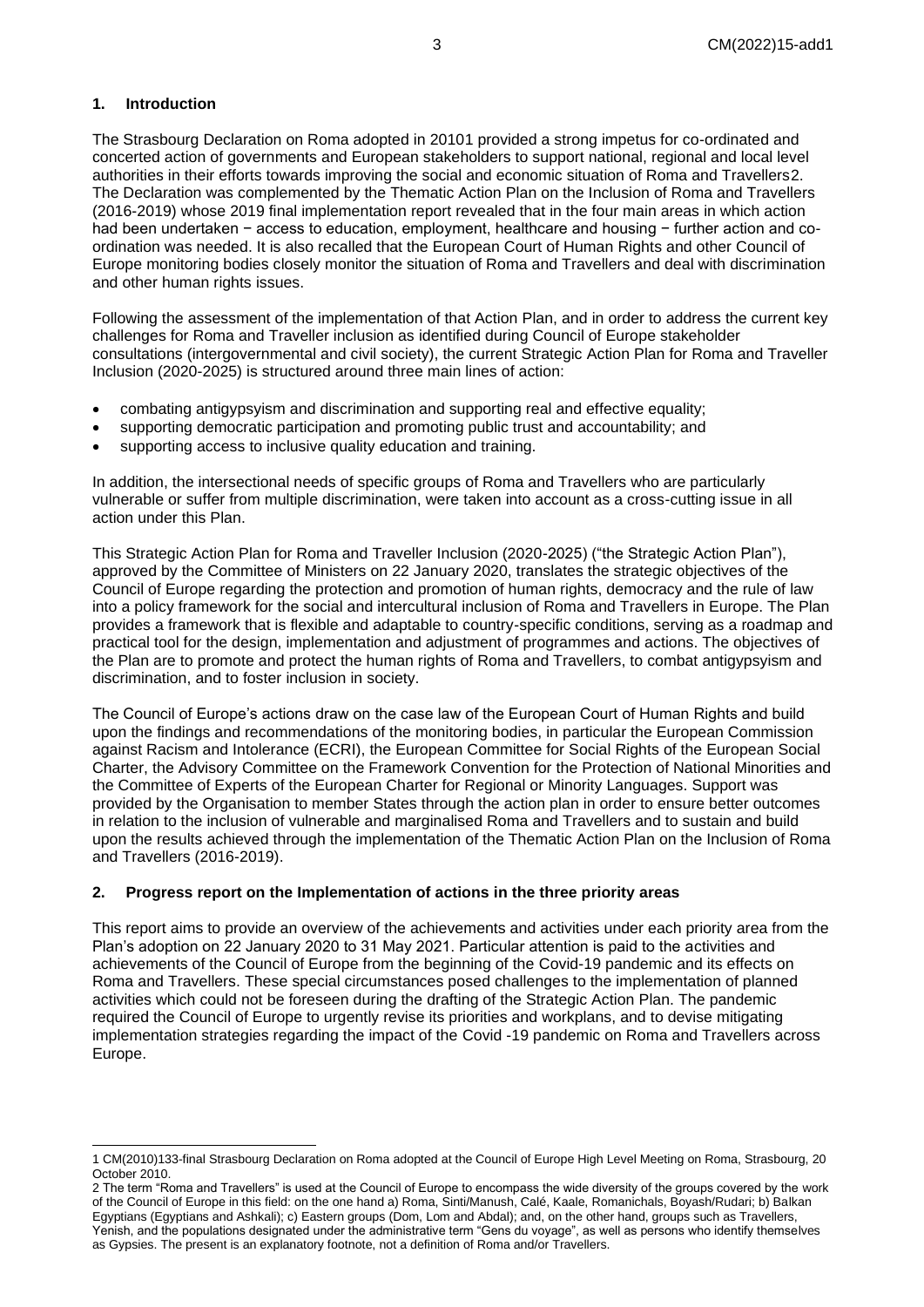<span id="page-3-0"></span>2.1 Strategic Objective 1: Combating antigypsyism and discrimination and supporting real and effective equality

Roma and Travellers in Europe continue to suffer from widespread and persistent antigypsyism, which has been recognised by the European Commission against Racism and Intolerance (ECRI)3 as a specific form of racism fuelled by prejudice and stereotypes. In addition, Roma and Travellers remain victims of various forms of discrimination, including school segregation, a forced sedentary lifestyle, hate speech and hatemotivated violence in many member States. Antigypsyism creates a barrier to efforts aimed at improving the living conditions and full social inclusion of Roma.4

Anti-Roma and anti-Traveller prejudice, discrimination, hate speech and hate crimes require a combination of the following measures:

- Legal responses and standard-setting work (for example, on combating hate speech and hatemotivated violence) and other intergovernmental co-operation (for example, peer reviews, thematic visits and thematic reports);
- Training of the legal profession, public authorities and law enforcement in Council of Europe standards and relevant case law of the European Court of Human Rights;
- Capacity-building of national, regional and local level authorities and civil society, including through the Council of Europe Dialogue meetings with Roma and Traveller civil society;
- Specific empowerment for particular groups, such as Roma women and youth; and
- Awareness-raising actions for the general public.

The Committee of Experts on Roma and Traveller Issues (ADI-ROM) has commissioned a study on the causes, prevalence and consequences of antigypsyism and possible responses thereto, taking into account the findings and recommendations of the European Commission against Racism and Intolerance (ECRI), with a view to giving guidance to the CDADI in this field. The work was entrusted to Dr Iulius ROSTAS, expert consultant.5

The following gives an overview of the activities carried out to reach Strategic Objective 1.

#### <span id="page-3-1"></span>*2.1.1 A legal instrument on a comprehensive approach to addressing hate speech within a human rights framework is developed*

The Council of Europe Committee of Experts on Combating Hate Speech (ADI/MSI-DIS) has been working throughout the reporting period on drafting a new Committee of Ministers Recommendation on combating hate speech. The draft includes important provisions for combating *inter alia* hate speech targeting Roma and Traveller groups in Europe and is expected to be adopted in 2022.

The Committee of Experts on Roma and Traveller Issues (ADI-ROM) contributed to the drafting process by submitting written drafting proposals, background information and examples of good practice. The ADI-ROM Rapporteur on Antigypsyism and Hate Speech participated in the ADI/MSI-DIS meetings. The conclusions and recommendations of the 10<sup>th</sup> meeting of the Council of Europe Dialogue with Roma and Traveller civil society (26-27 November 2020), devoted to combating hate speech, were also submitted to the ADI/MSI-DIS, and the Ad hoc Rapporteur of that Dialogue meeting participated in exchanges of information with the ADI/MSI-DIS, the ADI-ROM and the CDADI.

Members of the ADI-ROM and the Council of Europe Secretariat presented and discussed ways and means of combating hate speech against Roma and Travellers at the Conference ["UNBOXING HATE SPEECH –](https://www.fes.de/en/unboxing-hate-speech-konferenz) [European Impulses for Respect and Solidarity on the Web"](https://www.fes.de/en/unboxing-hate-speech-konferenz), organised by the Friedrich-Ebert-Stiftung, the German Federal Foreign Office and the Federal Ministry of Justice and Consumer Protection in the framework of Germany's Presidency of the Committee of Ministers of the Council of Europe, and at the Workshop on "Hate speech against marginalised groups", organised by the European Roma Institute for Arts and Culture (ERIAC), held online on 18 February 2021, as well as at the International Conference "Hate Speech and Antigypsyism in the Media", also organised by ERIAC and held online on 10-11 March 2021.

<sup>4</sup> State of democracy, human rights and the rule of law. A democratic renewal for Europe, Report by the Secretary General of the Council of Europe, Strasbourg, 2021; Roma and Travellers in six countries. Roma and Travellers Survey, European Union Agency for Fundamental Rights, 2020; A persisting concern: anti-Gypsyism as a barrier to Roma inclusion, European Union Agency for Fundamental Rights, 2018.

5 The report will be finalised and approved at the 4<sup>th</sup> ADI-ROM meeting in October 2021 and submitted to the CDADI for its 4<sup>th</sup> meeting in December 2021, with a view to its endorsement and authorisation of publication.

<sup>&</sup>lt;sup>3</sup> ECRI General Policy Recommendation No. 13 on combating antigypsyism and discrimination against Roma in Europe.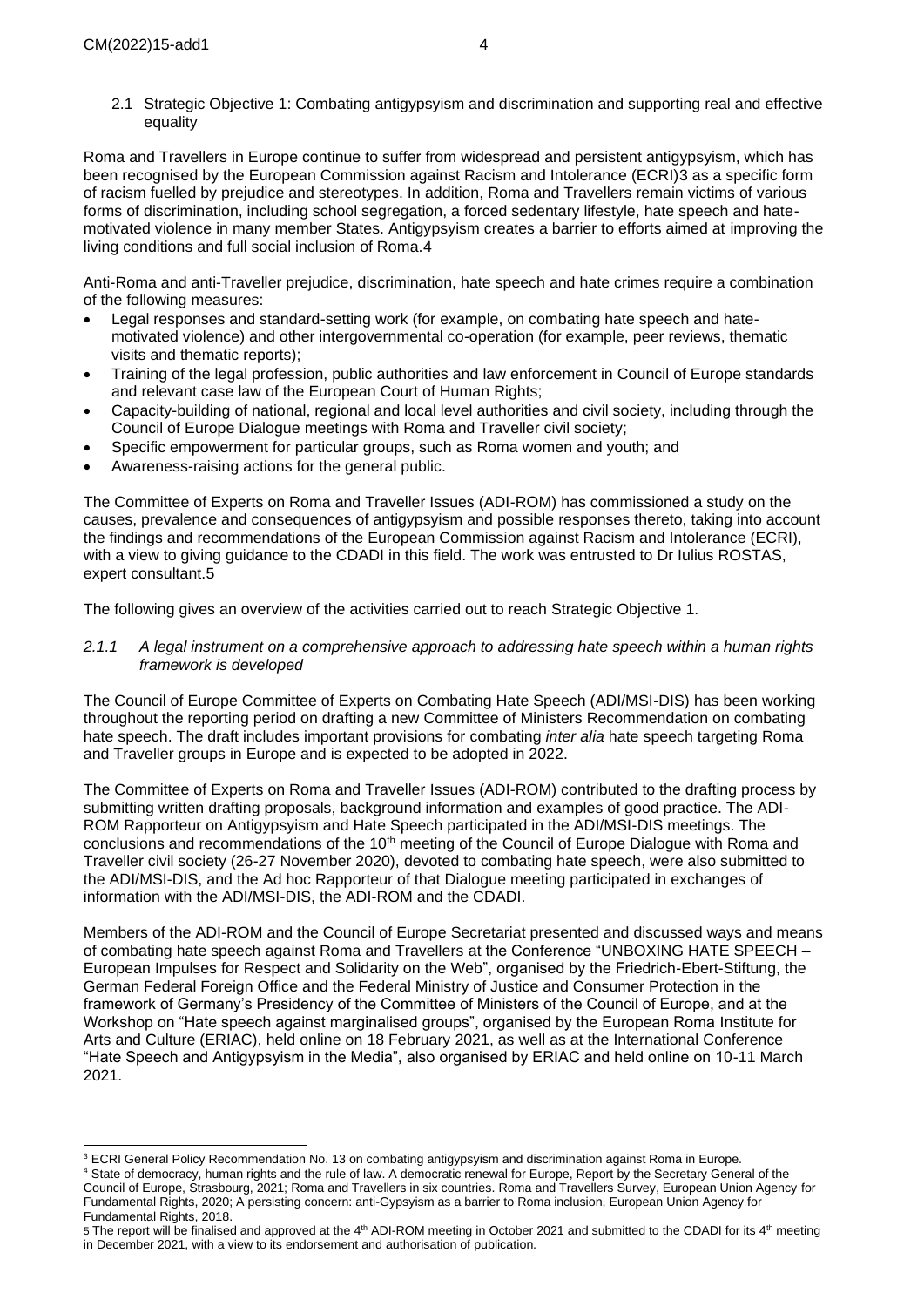The EU/Council of Europe Joint Programme "Promoting good governance and Roma empowerment at local level (ROMACTED II)" assisted the Albanian Government in the drafting of a chapter on antigypsyism in the new Action Plan for the Inclusion of Roma and Egyptians 2020-2025. The JP ROMACTED II also provided assistance in the consultations with Roma civil society and local authorities in the second half of 2020 and assisted in the development of the new Action Plan for Roma Inclusion 2021-2025 in Bosnia and Herzegovina in the first half of 2021.

During 2020 and 2021, the Council of Europe Action Plan Project "Strengthening the protection of national minorities, including Roma, and minority languages in Ukraine – Phase II" assisted the Ukrainian Government in developing the draft new Roma Inclusion Strategy (post-2020) by organising public consultations with regional administrations and providing assistance in evaluating the previous Roma Inclusion Strategy 2013-2020 (jointly with UN Women).

In January 2021, the Committee on Equality and Non-Discrimination of the Parliamentary Assembly of the Council of Europe prepared a report on Ethnic Profiling in Europe: a matter of great concern (rapporteur Boriss Cilevičs, Latvia, SOC), which was adopted by the Assembly as [Resolution 2364](https://pace.coe.int/en/files/29023/html) (2021). The [report](https://pace.coe.int/files/28889/html) (adopted in committee on 27 November 2020) deals extensively with the ethnic profiling of Roma.

#### <span id="page-4-0"></span>*2.1.2 Awareness of Roma and Traveller issues of the general public is increased through awarenessraising activities*

The Council of Europe aims to raise the awareness of the general public through participation in information or awareness-raising events, for example, the online Round Table "Roma and Travellers in Europe and Ireland", organised on 31 March 2021 by the German Embassy in Dublin in the framework of the German Presidency of the Committee of Ministers of the Council of Europe. The event involved the German Ambassador to Ireland, the first female Irish Senator of the Irish Traveller community, the member on behalf of Ireland in the Advisory Committee on the Framework Convention for the Protection of National Minorities, the Executive Director of ERIAC and the Secretary to the Committee of Experts on Roma and Traveller Issues (ADI-ROM).

Awareness-raising activities also include the production, publication and dissemination of information and teaching materials such as the Factsheets on Roma History or the books on the representation of Roma in major European museum collections such as the Louvre and the Prado. The Roma and Travellers Team operates a dedicated website, as well as Facebook and Twitter accounts.

Part of this strategic intervention is also aimed at the inclusion of an antigypsyism focus on the activities of the Joint Programmes and at mainstreaming anti-discrimination in civic education and school curricula. This also includes co-operation activities with the European Roma Institute for Arts and Culture (ERIAC).

In April 2021, the JP ROMACTED II, jointly with the Council of Europe Office in Tirana, organised a virtual debate on ["Combating antigypsyism: a forward-looking perspective in Albania",](https://pjp-eu.coe.int/en/web/roma-local-governance/-/combatting-antigypsyism-a-forward-looking-perspective-in-albania) organised in co-operation with the Ministry of Health and Social Protection, the EU, and the German CM Presidency. Participants included ROMACTED stakeholders. ROMACTED outcomes and publications were presented.

ROMACTED II mobilised Roma communities and participating municipalities by raising awareness of the importance of the commemoration of International Roma Day and the flying of the Romani flag on the municipal flagpoles. Activities took place in April 2020 and April 2021. Roma history factsheets were disseminated to the seven beneficiaries of the JP ROMACTED II during the first half of 2020; the pedagogical book "Romani Legends and Fairy Tales" was published and disseminated in Albania at the end of 2020 and beginning of 2021.

In April 2021, ROMACTED II, together with the Council of Europe Office and ERIAC Serbia in Belgrade, held a commemorative session under the theme ["Overcoming Antigypsyism in Europe"](https://pjp-eu.coe.int/en/web/roma-local-governance/-/overcoming-antigypsyism-in-europe-international-roma-day-2021-marked-in-serbia) with the presence of the Executive Director of ERIAC, the Ministry of Human and Minority Rights and Social Dialogue, the German (CM Presidency) Embassy in Belgrade and the Portuguese Embassy (EU Presidency) followed by the launch of a virtual exhibition and visit to ERIAC Serbia in Belgrade.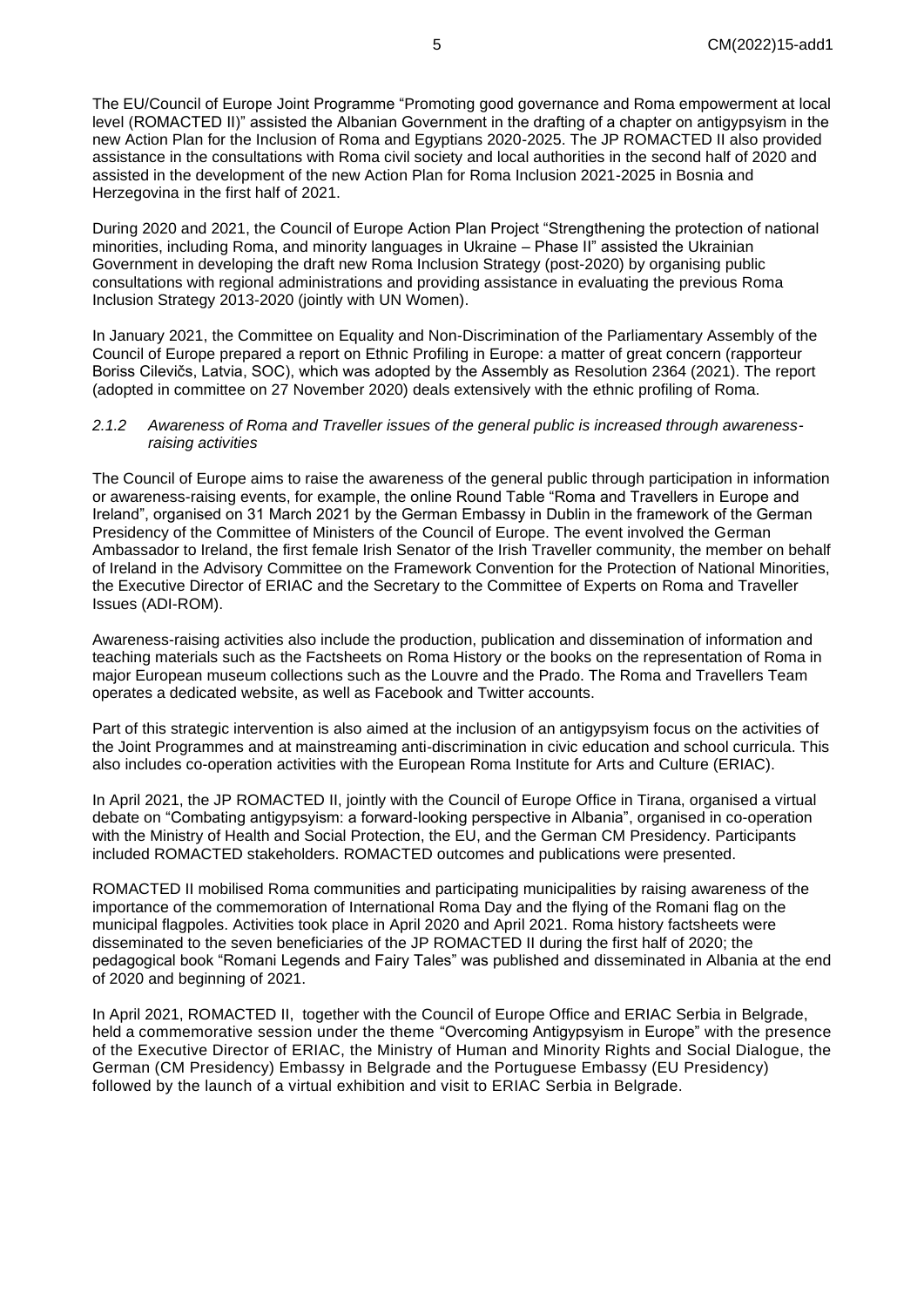The Office of the Commissioner for Human Rights carried out an online dialogue with the Portuguese authorities on rising racism against Roma and violence against women. The Commissioner also sent a letter to the Speaker of the Czech Parliament concerning the proposed law on the compensation scheme for the women victims of forced sterilisation. The letter was read out in the Czech Parliament on 10 March 2021.

The draft *Report on discrimination against Roma and Travellers in the field of housing (14590)* was prepared by the Parliamentary Assembly's Committee on Equality and Non-Discrimination and debated in the Standing Committee in May 2021. The report highlights the following points:

- Antigypsyism and anti-nomadism as the root cause of the problem;
- Staging of evictions by politicians;
- Intersectional issues.

It also points to a lack of good examples and successful initiatives in housing in Council of Europe member states and the failure of National Roma Inclusion Strategies in this field.

<span id="page-5-0"></span>*2.1.3 Performance of institutions dealing with Roma and Traveller rights is enhanced through training of law enforcement professionals; access to justice by Roma and Travellers is increased through capacity-building activities*

In 2020, the Council of Europe's Roma and Travellers Team published the [Toolkit for Police Officers:](https://www.coe.int/en/web/roma-and-travellers/-/toolkit-for-police-officers-council-of-europe-standards-on-racially-motivated-crimes-and-non-discrimination)  [Council of Europe standards on racially motivated crimes and non-discrimination](https://www.coe.int/en/web/roma-and-travellers/-/toolkit-for-police-officers-council-of-europe-standards-on-racially-motivated-crimes-and-non-discrimination) including relevant case law of the European Court of Human Rights with the aim of supporting police officers to better understand, investigate and prosecute human rights violations.

The Sexual Orientation and Gender Identity (SOGI) Unit of the Council of Europe worked closely on Roma and Traveller issues and implemented training sessions on policing hate crime against LGBTI persons (including against Roma LGBTI persons) for law enforcement officials in Romania.

Part of the capacity-building objectives was the updating of the training module on Roma within the online European Programme for Human Rights Education for Legal Professionals (HELP). In December 2020, the EU/Council of Europe Joint Programme "Roma and Traveller Women's Access to Justice (JUSTROM)" finalised the HELP module on Roma. The English version was developed, including IT tools for it. Currently, the English version is being translated and adapted by the four JUSTROM countries: Bulgaria, Greece, Italy, and Romania.

This strategic intervention also includes the implementation of JUSTROM, including tailor-made training modules for law enforcement and legal professionals. In February 2020, JUSTROM provided training for legal professionals on anti-discrimination, gender equality and Roma issues, training of facilitators on antidiscrimination and gender equality, and training for national coordinators on gender and Roma mainstreaming issues.

From June 2020 to January 2021, JUSTROM, in partnership with the European Law Students' Association (ELSA) Italy, the Association for Legal Studies on Immigration (ASGI), the Naples Bar Council, LUMSA University, and the Rome Juvenile Court, organised a series of training sessions for legal professionals in Italy, focusing, inter alia, on raising awareness of the work of the JUSTROM programme, in the context of the new challenges presented by the Covid-19 global pandemic for vulnerable Roma communities, especially with respect to access to legal services. Other relevant topics discussed included the Italian framework of the human rights of ethnic minorities and Roma, the issue of statelessness, and relevant legal proceedings in Italy to achieve regularization and access citizenship status for members of the Roma community.

In March and April 2021, JUSTROM created a pool of trainers in implementing countries, which institutions could tap into for training in the future. Moreover, under JUSTROM, Training for Trainers (ToTs) were held for legal professionals in Greece on Gender Based Violence (GREVIO) and on European Court of Human Rights standards on Roma and women.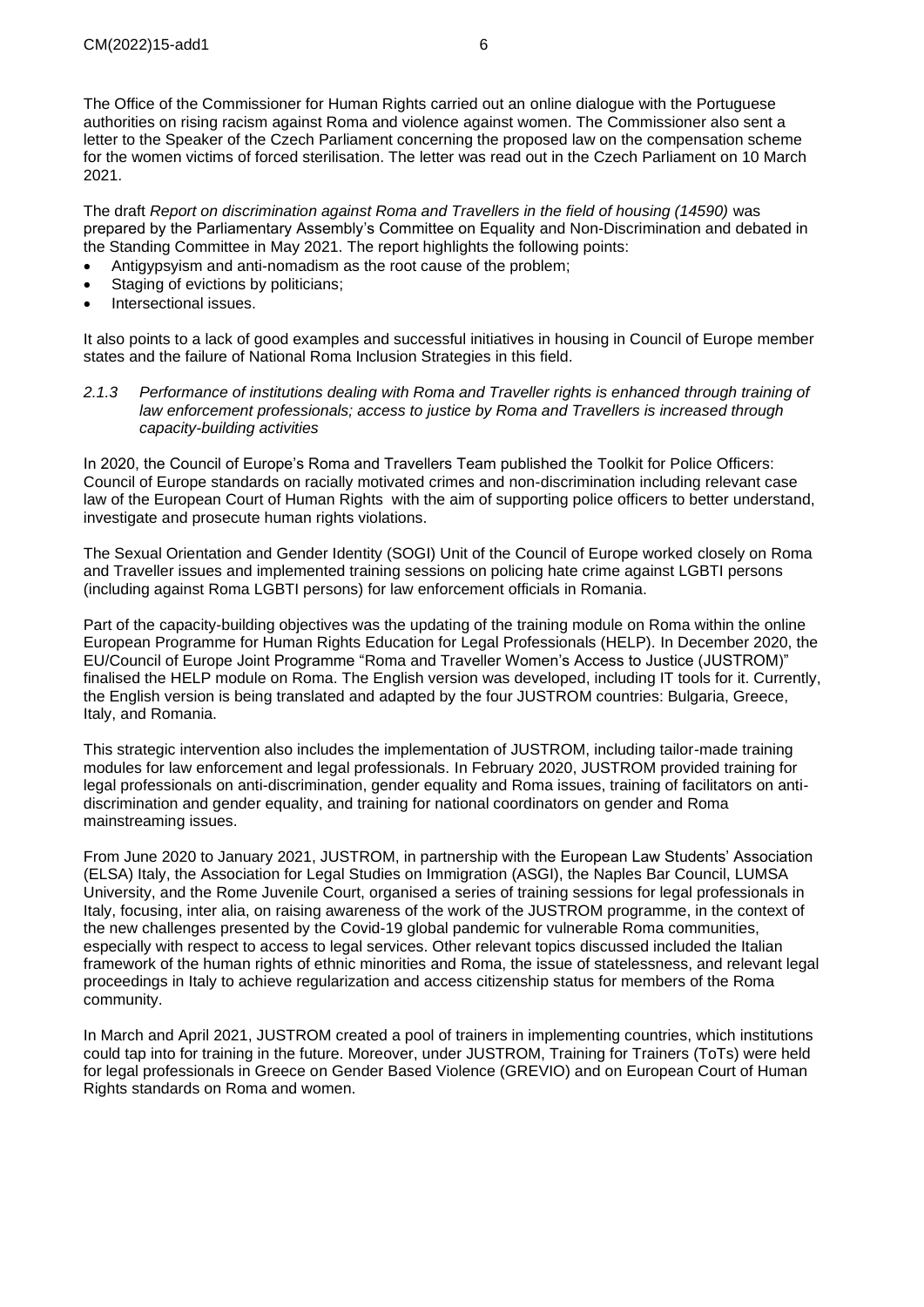The Strategic Action Plan also aims to improve the reporting of discrimination and hate crimes. In this regard, the Council of Europe Ukraine Action Plan Project developed and rolled out a training course for Odessa University together with the Ministry of Interior on "Protection of vulnerable groups in policing". The training was included in the University's teaching curricula in 2020. During the second half of 2020, the project also facilitated dialogue between Roma NGOs and law enforcement agencies to discuss ways of improving prevention and reporting of hate crimes targeting Roma in Ukraine.

#### <span id="page-6-0"></span>*2.1.4 Visibility of Council of Europe actions, incl. the case law of the European Court of Human Rights and the findings and recommendations of the monitoring bodies, is increased*

This strategic objective relates to the work of the European Court of Human Rights (ECtHR) and the European Committee for Social Rights, as well as of relevant monitoring bodies, such as ECRI or the Advisory Committee on the Framework Convention for the Protection of National Minorities.

The Roma and Travellers Team has widely disseminated judgments concerning verbal or physical violence against Roma, particularly by law enforcement officials and lack of effective investigation (see, for example, *X and Y v. North Macedonia*, no. 173/17, 5 November 2020 and *R.R. and R.D. v. Slovakia*, no. 20649/18, 1 September 2020),6 as well as cases concerning the living conditions of Roma populations, namely eviction without any offer of alternative accommodation for Roma living in an unauthorised camp (see *Hirtu and Others v. France*, no. 24720/13, 14 May 2020)7 and allegedly insufficient measures to ensure access to safe drinking water and sanitation for Roma communities (*Hudorovič and Others v. Slovenia*, nos. 24816/14 and 25140/14, 10 March 2020)8, or *Terna v. Italy,* where the Court examined the applicant's complaint about taking care of her granddaughter, who she had custody of since birth, and failure to implement visiting rights. An important recent judgment where the Court found a violation of Article 14 in conjunction with Article 8 concerning state obligations affords redress to Roma individuals for discriminatory public statements by a politician (*Budinova and Chaprazov v. Bulgaria*, no. 12567/13, 16 February 2021).9 Finally, another important decision is the case of *Lacatus v. Switzerland* which concerned the fine imposed on a poor and vulnerable Roma woman for unintrusive begging, and subsequent imprisonment for five days for non-payment, where the Court found a violation of Article 8.

The Directorate of the Jurisconsult of the ECtHR continues to monitor Roma-related cases and the Press Unit continues to update the [Factsheet on Roma and Travellers.](https://www.echr.coe.int/Pages/home.aspx?p=press/factsheets&c)

In November 2020, the Commissioner for Human Rights made a [submission](https://www.coe.int/en/web/commissioner/-/czech-authorities-should-adopt-broader-measures-to-end-school-segregation-of-roma-children?inheritRedirect=true&redirect=%2Fen%2Fweb%2Fcommissioner%2Fthematic-work%2Froma-and-travellers) to the Committee of Ministers in the context of the supervision of the execution of the 2007 ECtHR judgment in the case of *D.H. and Others v. the Czech Republic* about school segregation of Roma children. She also made a [submission](https://www.coe.int/en/web/commissioner/-/bulgarian-authorities-should-prevent-forced-evictions-tackle-the-stigmatisation-and-marginalisation-of-roma-and-improve-their-access-to-adequate-housi?inheritRedirect=true&redirect=%2Fen%2Fweb%2Fcommissioner%2Fthematic-work%2Froma-and-travellers) on the case of *Yordanova and Others v. Bulgaria* about the planned eviction of Roma people from an informal settlement in Sofia.

15 complaints on Roma rights and their implementation status were received by the Secretariat of the European Social Charter in the reporting cycle concluded on 24 March 2021; and three new collective complaints on Roma rights have been received since then.

Since January 2020, several monitoring reports of the Advisory Committee on the Framework Convention for the Protection of National Minorities (FCNM) have been adopted. 16 out of 19 Resolutions adopted by the Committee of Ministers since January 2020 on the FCNM implementation included Roma-related recommendations. Several new topics were addressed by the Advisory Committee, including:

- 1. Impact of early marriages on school absenteeism and dropouts (reports for Croatia, Cyprus, Montenegro, Portugal, Serbia, and Spain);
- 2. Compensation for past sterilisation of Roma women in the Czech Republic10;
- 3. Historical revisionism in relation to the Roma and Sinti Holocaust (Croatia);
- 4. Impact of Covid-19 on national minorities (Croatia, Czech Republic11);
- 5. Derogatory wording in official language dictionaries in Spain.

6 *[CASE OF X AND Y v. NORTH MACEDONIA](https://hudoc.echr.coe.int/eng#{%22tabview%22:[%22document%22],%22itemid%22:[%22001-205543%22]})* and *[CASE OF R.R. AND R.D. v. SLOVAKIA](https://hudoc.echr.coe.int/eng#{%22tabview%22:[%22document%22],%22itemid%22:[%22001-204154%22]})* 7 *[AFFAIRE HIRTU ET AUTRES c. FRANCE](https://hudoc.echr.coe.int/eng#{%22tabview%22:[%22document%22],%22itemid%22:[%22001-202442%22]})*

8 *[CASE OF HUDOROVIČ AND OTHERS v. SLOVENIA](https://hudoc.echr.coe.int/eng#{%22tabview%22:[%22document%22],%22itemid%22:[%22001-201646%22]})*

<sup>9</sup> *[CASE OF BUDINOVA AND CHAPRAZOV v. BULGARIA](https://hudoc.echr.coe.int/eng#{%22tabview%22:[%22document%22],%22itemid%22:[%22001-207928%22]})*

<sup>10</sup> The 5<sup>th</sup> Opinion on the Czech Republic was adopted by the Advisory Committee; it will however be made public in October 2021.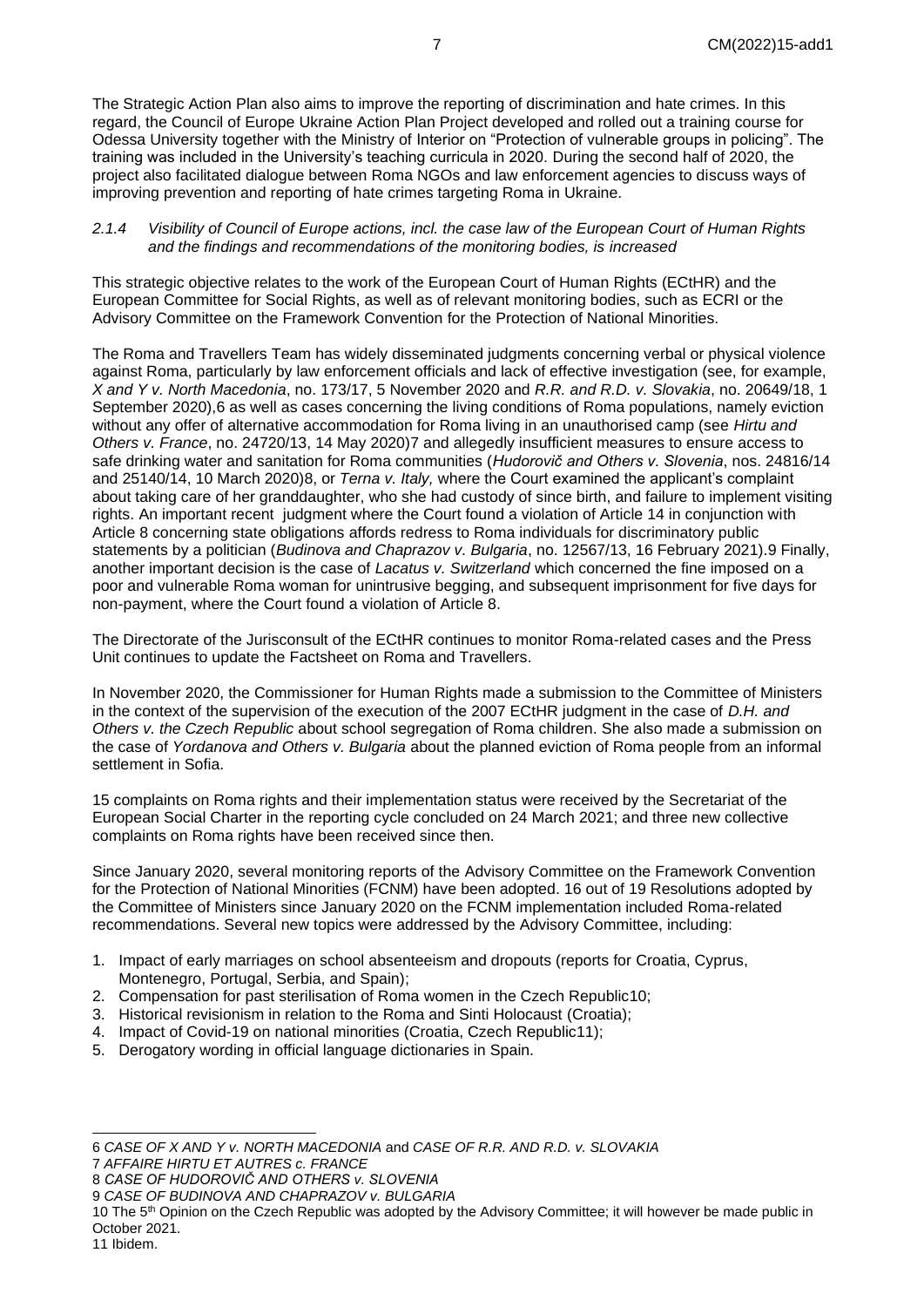This strategic objective also looks at follow-up activities in Council of Europe member States on CM recommendations and the promotion of ECRI General Policy Recommendation No. 13 on combating antigypsyism and discrimination against Roma. ECRI has included the issue of begging in several recent monitoring reports. A partial monitoring visit of ECRI in Hungary was carried out and will be followed up to monitor the situation of Roma in the country. A compilation of recommendations and follow-up on Roma issues in ECRI monitoring is available on ECRI HUDOC.

In March 2020, the Ukraine Action Plan Project provided online training for the State Service for Ethnic Policy of Ukraine about Council of Europe standards for combating discrimination, including Council of Europe standards and tools for the inclusion of Roma.

This intervention also aims to develop further non-binding legal instruments to combat the violation of Roma and Traveller rights. In Ukraine, the Ukraine Action Plan Project facilitated access to identity documents by providing assistance to the State Migration Service of Ukraine in devising and implementing the fast-track ID procedure, as well as a chatbox responding automatically to questions from potential applicants and guiding them through the new simplified procedure. Other activities under the project included assisting in the establishment of the Inter-Ministerial Task Force on the Roma Inclusion Strategy and in organising its first meeting in Ukraine in April 2021. The project also facilitated the first online exchange of international best practices for Roma inclusion by the Ombudsoffices of 18 Council of Europe member states with a large Roma population (event organised under the auspices of the Office of the Ombudsperson of Ukraine in May 2021).

<span id="page-7-0"></span>2.2 Strategic Objective 2: Supporting democratic participation and promoting public trust and accountability

The participation of Roma and Travellers in political and public life has increased over the past decade. However, it does not yet adequately reflect the demographic weight of Roma and Traveller communities, particularly at local level. Evidence has shown that Roma and Travellers, particularly women and youth, encounter a variety of social barriers and prejudices that severely impede their capacity to effectively participate in public and political life.12 Consequently, they are largely absent from local or national political arenas and decision-making processes. This invisibility undermines their potential to reverse embedded marginalisation and discrimination. It is essential to enhance their participation and representation in public and political life in order to bring them closer to local, national and European decision-making bodies and improve their active participation and interaction with public administration as well as their presence in the public sphere.

#### <span id="page-7-1"></span>*2.2.1 Participation of Roma and Travellers in public and political life at local, regional, national, and European level is increased*

The Steering Committee on Anti-Discrimination, Diversity and Inclusion (CDADI) has produced a study on the active political participation of national minority youth in Council of Europe member states.

In 2020, the JP ROMACTED provided training and capacity-building activities for local Roma community members, officials and staff of local authorities in the 61 participating municipalities of the programme in the Western Balkans and Turkey through presential, on-line and hybrid meetings. ROMACTED also implemented a small grants scheme supporting 49 projects of local development initiatives including preventive measures and direct emergency responses to needs resulting from the outbreak of the Covid-19 pandemic, such as:

- Maintaining contact with local and central authorities to highlight the precarious situation of their Roma citizens;
- Participation in crisis management teams and other similar actions at local level and coordination of actions at national level;
- Initiation and implementation of actions by respective support organisations jointly with other relevant stakeholders and actors.

<sup>&</sup>lt;sup>12</sup> Empowerment of Roma and Traveller women: a change under construction. Towards a roadmap for advancing gender equality of Roma and Traveller women in Council of Europe member states, by Zora Popova, Council of Europe, Strasbourg, 2021; Participation of young women and girls from disadvantaged groups in political and public decision-making processes at local level. Toolkit for local authorities and civil society organisations, Council of Europe, Strasbourg, 2020; Study on the active political participation of national minority youth in Council of Europe member states, Steering Committee on Anti-Discrimination, Diversity and Inclusion (CDADI) assisted by Zsuzsanna Rutai (consultant), Strasbourg, 2021.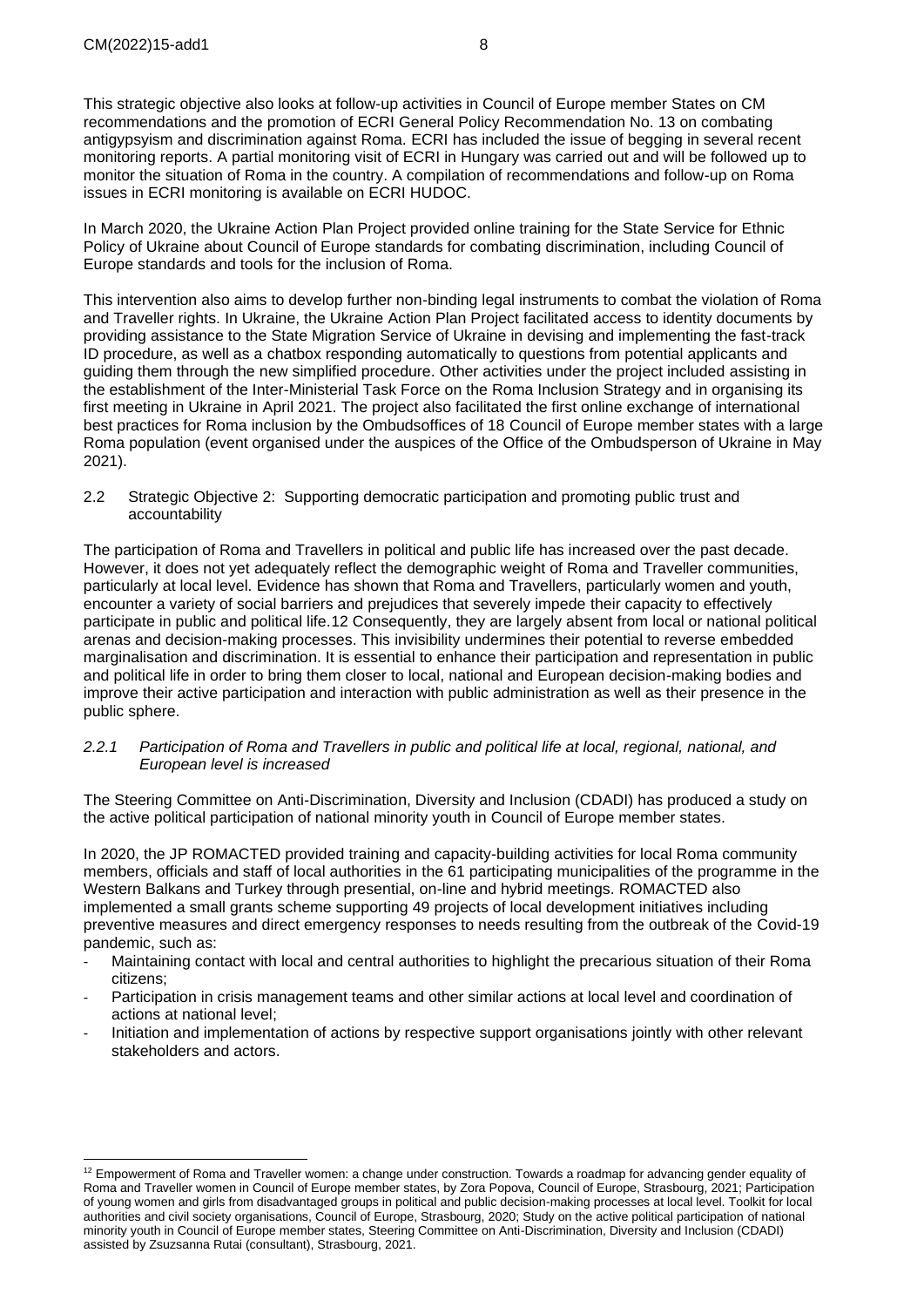Achievements of the JP ROMACTED during the first phase can be found at: [ALBANIA](https://www.canva.com/design/DADcwI3BgPc/qpPIeU8uaSuwbVE3OHNz-w/view?utm_content=DADcwI3BgPc&utm_campaign=designshare&utm_medium=link&utm_source=homepage_design_menu) [BOSNIA AND](https://www.canva.com/design/DADcpgboR4c/q-2URfK_5EOdGSYsVI0Guw/view?utm_content=DADcpgboR4c&utm_campaign=designshare&utm_medium=link&utm_source=homepage_design_menu)  [HERZEGOVINA](https://www.canva.com/design/DADcpgboR4c/q-2URfK_5EOdGSYsVI0Guw/view?utm_content=DADcpgboR4c&utm_campaign=designshare&utm_medium=link&utm_source=homepage_design_menu) [KOSOVO\\*](https://www.canva.com/design/DADcoqGzXRU/xwHeMQPxglycVQOykftqeg/view?utm_content=DADcoqGzXRU&utm_campaign=designshare&utm_medium=link&utm_source=publishsharelink) [MONTENEGRO](https://www.canva.com/design/DADcpbjFjZc/HZqzdN1VX0-Rg6EWKiqsDQ/view?utm_content=DADcpbjFjZc&utm_campaign=designshare&utm_medium=link&utm_source=publishsharelink) [NORTH MACEDONIA](https://www.canva.com/design/DADcwMv7GQg/hUEfz7qyqk_FO2Tuqzh1aA/view?utm_content=DADcwMv7GQg&utm_campaign=designshare&utm_medium=link&utm_source=publishsharelink) [SERBIA](https://www.canva.com/design/DADcwEjpUUE/uEYICWoC-rDg5p8zudmMJA/view?utm_content=DADcwEjpUUE&utm_campaign=designshare&utm_medium=link&utm_source=publishsharelink) [TURKEY.](https://www.canva.com/design/DADcwHnreSM/-fpTS3YT6602ZxvFyeu25g/view?utm_content=DADcwHnreSM&utm_campaign=designshare&utm_medium=link&utm_source=publishsharelink)

In the second half of 2021, ROMACTED II aims to establish Community Action Groups (CAGs) and Institutional Working Groups (IWGs) in the 70 participating municipalities.

From January 2020 to April 2021, the JP "Building up political will and understanding of Roma inclusion at local and regional level (ROMACT)" worked with local communities and local authorities by actively contributing to building the capacity of Roma communities via Community Action Groups (CAGs) to participate in local decision-making processes. Between January 2020 and April 2021, 49 CAGs were established. CAG members are representatives of Roma communities actively participating in the process initiated by the Programme at local level. During the given period, the following activities were implemented and contributed to the participation of Roma in public life:

- Bulgaria: 20 coaching sessions were conducted for CAG members (152 participants 87 men and 65 women) in 15 different municipalities, covering topics such as advocacy and negotiation skills; monitoring the Municipal Action Plan for Roma Integration; assessing and prioritising community needs; participating in the municipal budget drafting process, etc. Moreover, 4 training sessions (86 participants - 46 men and 40 women) gathered together CAG representatives and local authority representatives from 18 municipalities on topics such as project planning and management; conducting community surveys; approaches for working with and within the Roma community; and participation of CAG members in the municipal budget process.
- Romania: 16 coaching sessions for CAG members (76 participants 27 men and 49 women) were organised in 13 municipalities, focused on project planning and implementation, including the implementation of ROMACT small grants schemes.

Between January 2020 and April 2021, the JP ROMACT promoted inclusive democratic governance at local level while ensuring that Roma people are integrated in the measures and services provided by administration. During the given period, ROMACT contributed to building the capacity of local authorities to engage in effective and inclusive policy responses for the needs of Roma communities in 13 municipalities in Bulgaria and 36 municipalities in Romania. During the same period, 16 municipalities issued official decisions for the establishment of Municipal Taskforce Groups for Roma Inclusion, gathering together Roma Community Action Groups members, municipal representatives and other relevant stakeholders at local level, in view of preparing Joint Action Plans for Roma inclusion.

In order to increase the representation and participation of Roma women and Roma youth in public decision-making processes through their inclusion in relevant training courses and related activities, as well as the creation of specific training modules for their participation, the Roma and Travellers Team organised the Roma women Leadership Academy in Kosovo\*13 between September and November 2020.

On 15 March 2021, the Committee on Equality and Non-Discrimination of the Parliamentary Assembly adopted the [draft resolution](https://pace.coe.int/en/news/8211/enhancing-participation-of-women-from-under-represented-groups-in-political-and-public-decision-making) on "Enhancing participation of women from under-represented groups in political and public decision-making", including recommendations and (in the [report\)](https://assembly.coe.int/LifeRay/EGA/Pdf/TextesProvisoires/2021/20210326-EnhancingParticipationWomen-EN.pdf) extensive analysis on promoting Roma women's political participation.14

On 8 April 2021, the PACE General Rapporteur on combating racism and intolerance, Momodou Malcom Jallow (Sweden, UEL) made a [statement](https://pace.coe.int/en/news/8242/-give-a-voice-to-roma-youth-and-civil-society-organisations-in-parliaments-) for International Roma Day 2021, "Give a voice to Roma youth and civil society organisations in Parliaments."

The Youth Department under the relevant steering committee prepared the first draft of a Committee of Ministers Recommendation for supporting Roma youth participation and combating antigypsyism, to be presented in 2022 to the Committee of Ministers.

A Roma perspective on the effects of climate change was presented during a webinar organised in the framework of the World Forum for Democracy on climate change and minorities by a Roma speaker.

<sup>13</sup> All reference to Kosovo, whether to the territory, institutions or population, in this text shall be understood in full compliance with United Nations Security Council Resolution 1244 and without prejudice to the status of Kosovo.

<sup>&</sup>lt;sup>14</sup> The Resolution was adopted by the Parliamentary Assembly of the Council of Europe on 23 June 2021.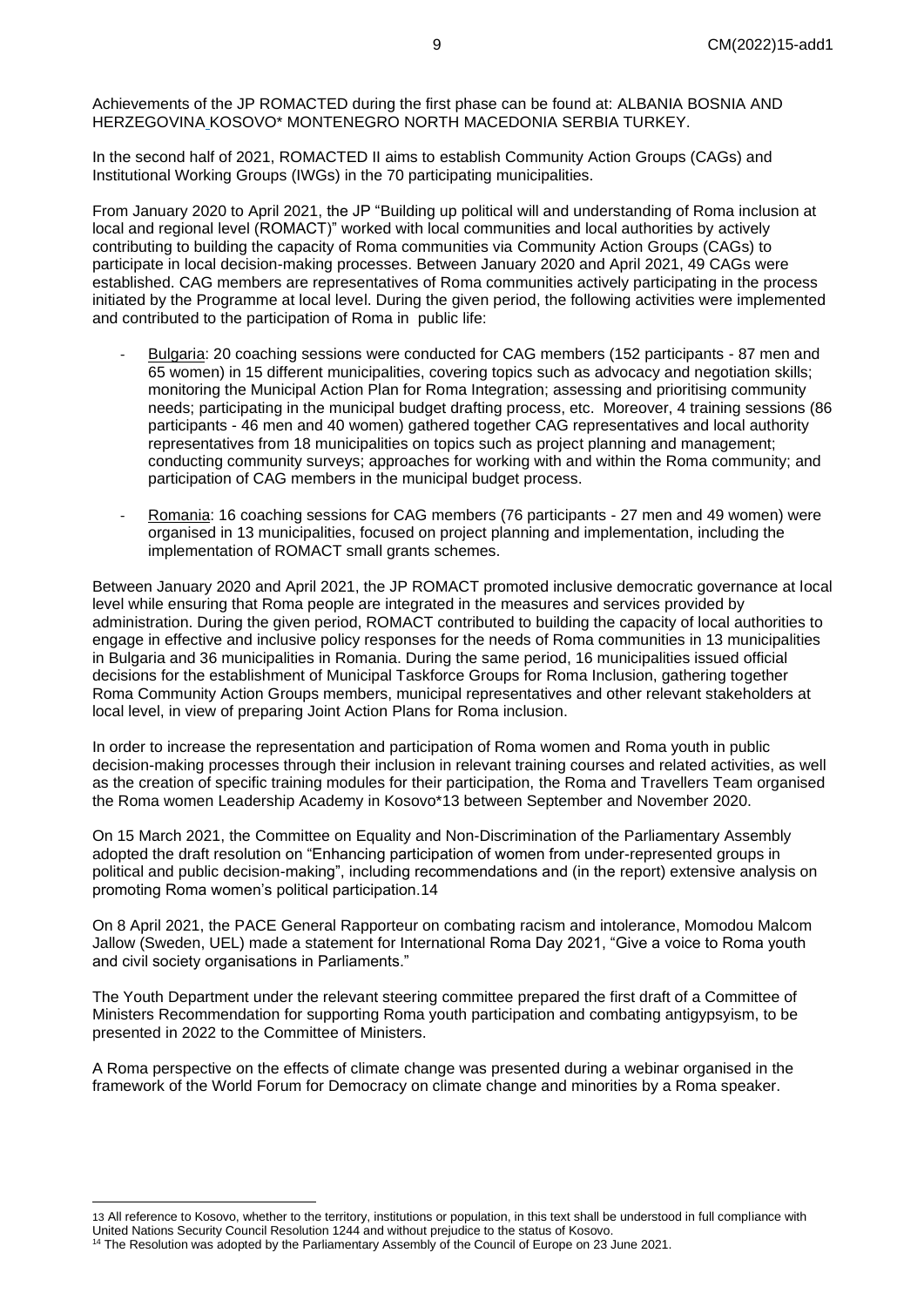In October 2020 and April 2021, the Roma and Travellers Team undertook Roma pro-vote campaigns including the production of pedagogical videos focusing on voting procedures with Roma communities in Albania and Portugal.

This strategic objective will also be achieved through the organisation of international Roma women's conferences and related meetings. Two meetings with Roma and Traveller women were held online in September and December 2020, respectively, in preparation for the  $8<sup>th</sup>$  International Roma Women's Conference (IRWC), scheduled to take place in Skopje on 24-26 November 2021, to be hosted by the Government of North Macedonia. About 10-12 women participated in each preparatory meeting and the preliminary draft conference programme was developed.

<span id="page-9-0"></span>*2.2.2 The capacity of national and local authorities is enforced to perform their roles and responsibilities in an effective and efficient manner when designing and implementing plans, policies and projects, particularly active inclusion measures that improve the situation of Roma and Travellers*

Workshops for locally-elected officials were organised focusing on key principles, responsibilities and motivation for engaging in effective policy responses to local development needs of Roma. Until December 2020, the JP ROMACTED organised a series of workshops and webinars on Roma Responsive Budgeting at local level to train municipal officials in Albania and Serbia on the use of the methodology.

In April 2021, the ROMACTED Handbook was published and is currently available in Albanian, Bosnian, English, Serbian and Turkish in print and online (via the ROMACTED website), translated and adapted to the respective contexts. Additional methodological and pedagogical tools and a series of situation analyses, assessments, and studies were produced. To pave the way for the implementation of one of the priorities of Phase II, a pilot Guideline on Roma Responsive Budgeting at Local Level, presenting the lessons learnt from testing this approach in Albania in 2020, was published.

From March 2020 to January 2021, the JP JUSTROM held Roma women mentoring programmes in Bulgaria, Greece and Italy. JUSTROM facilitators identified 37 Roma women to be trained and mentored to become community leaders in order to represent their communities. The Roma women were trained on topics such as basic principles of human rights, provision of legal aid, family law issues, children's rights and statelessness, social and health rights, and others. They also benefited from mentoring sessions on opportunities in education and employment, on how to set up an NGO, on vocational guidance, and on Roma women's participation in decision making. Information days were organised in all JUSTROM implementing countries, with municipalities or other local actors targeting both municipal civil servants and Roma women to promote mutual understanding and remove barriers and problems faced by Roma women to enhance provision of services and rights.

The JP ROMACT focused on building the skills and commitment of local authorities, supporting them to work better with Roma communities, to plan more effective actions for improving the living conditions of disadvantaged people and to access and make better use of funding. During the reporting period, the following relevant activities were conducted for the representatives of local municipalities which participate in the programme:

- Bulgaria: 2 coaching sessions/workshops were organised for municipal representatives on the functions and tasks of Roma Inclusion Working Groups and on the monitoring of the Municipal Action Plan for Roma Integration.
- Romania: 29 coaching sessions/workshops were organised for 127 municipal representatives (38 men and 89 women) in 9 municipalities, focusing on project planning and implementation (including projects funded by the ROMACT small grant scheme), as well as on the elaboration of local development strategies.

The JP ROMACT also included a small grants scheme aiming to support the implementation of short-term priorities of the Roma communities involved in the process at local level. During the reporting period, ROMACT disbursed a total of 86 small grants to municipalities, local NGOs representing the CAGs, and schools in the most deprived locations of the ROMACT municipalities. Moreover, in view of improving and supporting the effective implementation of different policies and regulations at local level, ROMACT experts provided technical assistance to municipalities to develop and apply procedures related to legalisation of informal settlements or illegal housing and to obtaining IDs.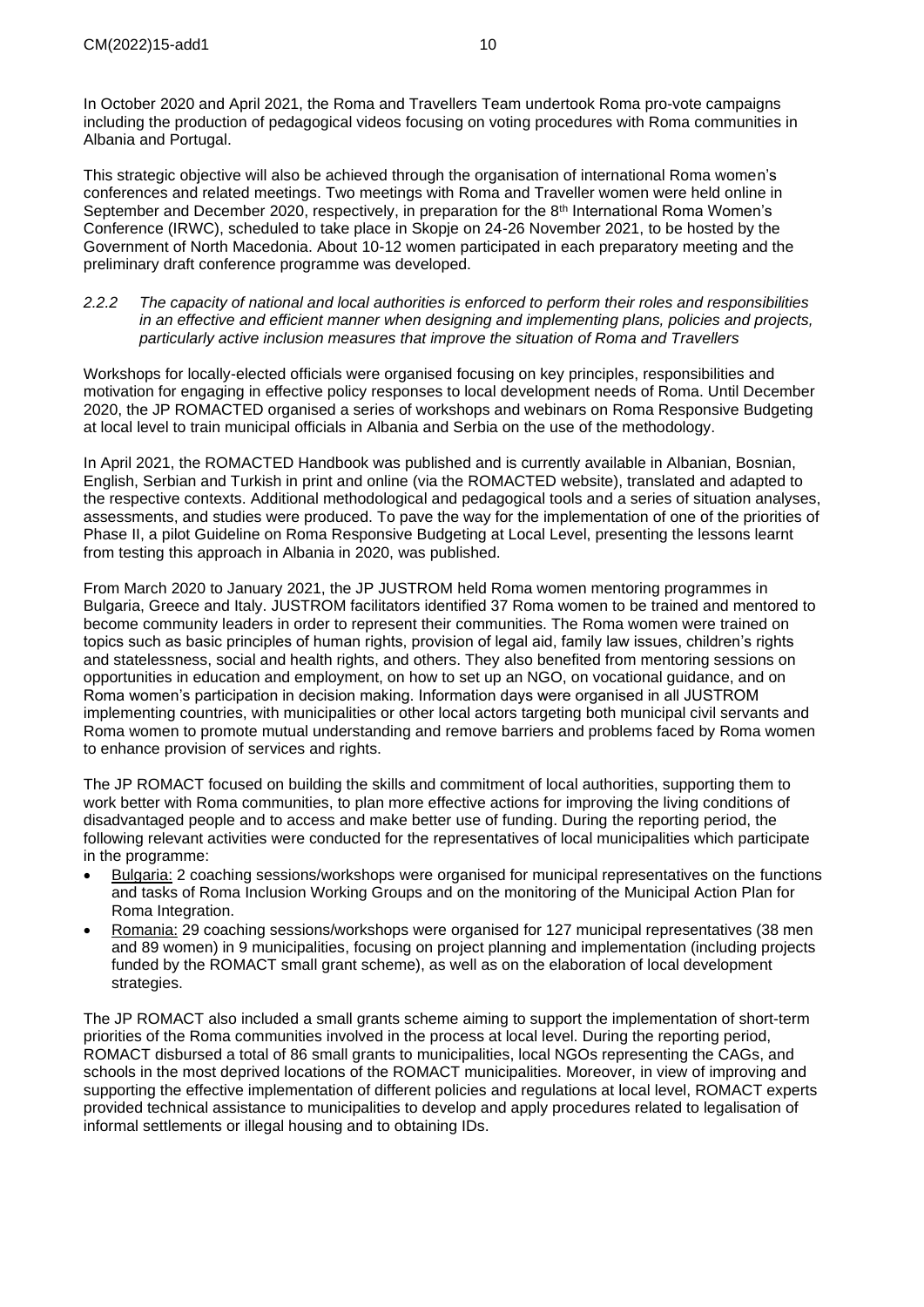From January 2020 to April 2021, based on evidence from the ground, ROMACT published a number of analytic reports and guidelines on topics of concern at local level for the improvement of inclusion policies and strategies, facilitating links with relevant institutions at regional and/or national level (to be found at Resources | ROMACT [\(Council of Europe-romact.org\).](http://coe-romact.org/resources) 15

The Ukraine Action Plan Project is also aimed at enhancing participation of national minorities, including Roma, in the decision-making process at local level. At the beginning of 2021, five pilot local communities with a high number of ethnic minorities, including Roma, residing in these communities were selected and started working on the draft local action plans, based on the adapted ROMED/ROMACTED methodology. During the second half of 2020, the project produced an evaluation report on the impact of the decentralisation reforms on national minorities, including Roma in Ukraine, assessing the access to locallevel decision making processes. Awareness-raising campaigns on promoting the participation of national minorities, including Roma, in the decentralisation process and decision-making processes at the local level were conducted in 2020.

A research paper entitled "Empowerment of Roma and Traveller women: a change under construction. Towards a Roadmap for Advancing Gender Equality of Roma and Traveller Women in Council of Europe member states" was presented by the author, Dr Zora POPOVA, to the ADI-ROM at its 2nd meeting on 8-9 October 2020, followed by the presentation and discussion of an addendum on good practices at the  $3<sup>rd</sup>$ ADI-ROM meeting on 16-17 March 2021.

#### <span id="page-10-0"></span>*2.2.3 The capacity of local authorities to access and use national and international funding, particularly EU funds, to support their Roma inclusion strategies, is increased*

Since 2020, a total of 37 project applications for funding were prepared with the technical assistance of ROMACT experts (22 in Bulgaria and 15 in Romania). Municipalities partnering under ROMACT regularly received training and coaching on how to access different funding schemes and how to develop good projects, including funding from Structural and Cohesion Funds or the EEA/Norway Grants. While screening for available funding sources is carried out systematically for all ROMACT municipalities, a comprehensive document was prepared in Romania on the upcoming EU funding that would be relevant for the marginalised Roma communities: *[ROMACT review Operational Programmes proposed for Romania in the](https://coe-romact.org/content/ro-operational-programmes%C2%A0proposed-romania-programming-period-2021-2027-romact-review)  [programming period 2021-2027](https://coe-romact.org/content/ro-operational-programmes%C2%A0proposed-romania-programming-period-2021-2027-romact-review)*.

#### <span id="page-10-1"></span>*2.2.4 The level of Roma and Traveller expertise and understanding across the Council of Europe Secretariat is increased*

The holding of regular Inter-Secretariat meetings and other relevant internal information events on Roma and Traveller issues contributed to the sharing of expertise and understanding across the Council of Europe. A Task Force on the Implementation of the [Strategic Action Plan for Roma and Traveller Inclusion](https://search.coe.int/cm/Pages/result_details.aspx?ObjectId=0900001680998933)  [\(2020-2025\)](https://search.coe.int/cm/Pages/result_details.aspx?ObjectId=0900001680998933) furthers the mainstreaming of Roma and Traveller issues in all relevant policy areas of the Organisation and assures coordinated stocktaking of implementation activities. It also serves as a platform to ensure synergies and co-operation when designing and implementing relevant initiatives. The first meeting of the Inter-Secretariat Task Force took place on 4 March 2020 and included a presentation of the final version of the Action Plan to other departments of the Council of Europe Secretariat, as well as an exchange of information on all past, present and future Roma and Traveller-related activities with all participating departments. At the second Task Force meeting, held on 11 March 2021, an update on relevant activities was presented and a methodology for the elaboration of this first implementation report was devised.

Similarly, the regular biannual meetings of the Council of Europe Dialogue with Roma and Traveller civil society contribute to achieving the above-mentioned result. The 9th meeting of the Council of Europe Dialogue with Roma and Traveller civil society (29-30 October 2020) focused on the implementation of the Strategic Action Plan for Roma and Traveller Inclusion (2020-2025), as well as the impact of the Covid-19

<sup>&</sup>lt;sup>15</sup> Guide on social housing criteria for local authorities (RO); Initial developments in the CLLD approach in 9 urban communities (RO); Toolkit: Possible solutions for informal settlements (RO); Guide on local information & awareness raising campaigns on the protection of children with parents going to work abroad (RO); Analysis of Municipal Development Plans and Integrated Reconstruction & Development plans of municipalities participating in ROMACT (BG); Report on the analysis of legal provisions regarding the social component of public procurement (RO); Brief on Romanian legislative framework on socially responsible public procurement (RO); Report on the situation of Social Economy Structures in ROMACT municipalities (RO); Guidelines for conducting public procurement with social criteria in ROMACT municipalities (BG); Guidelines for permanent address registration and issuance of an ID (BG); Guidelines for obtaining a sustainable status of housing construction papers (BG).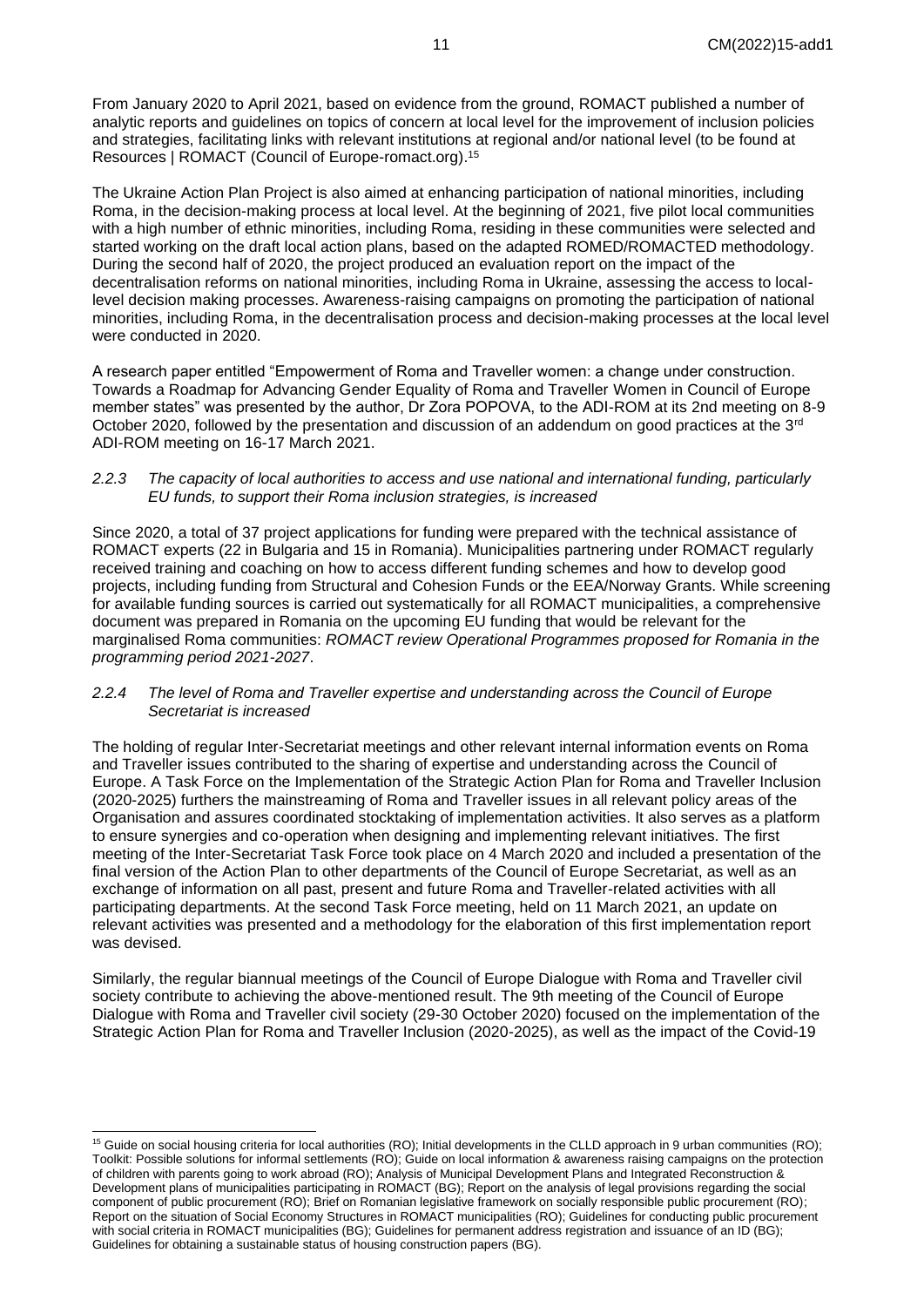crisis on Roma and Traveller communities. The 10<sup>th</sup> meeting (26-27 November 2020) focused on combating hate speech directed against Roma and Travellers. The meeting took stock of the characteristics and prevalence of hate speech faced by Roma and Traveller communities and the impact of the Covid-19 crisis in this context. Participants were also invited to present and discuss different civil society and member state measures and good practices in combating hate speech. The 11th meeting (29-30 April 2021) took stock of the characteristics and prevalence of antigypsyism and the impact of the Covid-19 crisis in this context. Participants were also invited to present and discuss different civil society and member State measures and good practices in combating antigypsyism.

Activities also focused on awareness-raising with Council of Europe Permanent Representations and Council of Europe staff, especially on important days related to Roma history and culture (8 April - International Roma Day, 16 May - Romani Resistance Day, 2 August – European Roma Holocaust Memorial Day, 5 November - World Day of Romani Language).

From 7-9 April 2021, the Conference "Roma Youth: Together for Emancipation and Empowerment. The role of history in the integration of young Roma today" was jointly organised by the Roma and Travellers Team and the Youth Department, under the aegis of the German Presidency of the Committee of Ministers, and in co-operation with the European Roma Institute for Arts and Culture (ERIAC), the European Roma Grassroots Organisations (ERGO) Network, the Phiren Amenca International Network, the International Roma Youth Network "ternype", and the Central Council of German Sinti and Roma.

A flower casting ceremony took place on 8 April 2021 in Strasbourg (Passerelle de l'Aubépine, near the European Youth Centre) on the occasion of International Roma Day, and in commemoration of the  $50<sup>th</sup>$ Anniversary of the First World Romani Congress held near London in 1971. The ceremony was conducted by a Council of Europe delegation headed by Snežana Samardžić-Marković, Director General of Democracy.

<span id="page-11-0"></span>2.2 Strategic Objective 3: Supporting access to inclusive quality education and training

Common challenges for many educational institutions across Europe when it comes to Roma and Traveller children include non-enrolment, early school leaving, school dropouts, and irregular attendance. The Organisation's work on inclusive education continued to raise awareness of the need to ensure the legal prohibition of segregated schooling policies and practices, supported member States in the development and application of desegregation strategies in line with the case law of the European Court of Human Rights, and promoted parental participation for quality education and schooling through civil society and stakeholders at the local level. The EU/Council of Europe Joint Project "Inclusive Schools – Making a Difference for Roma Children (INSCHOOL)" was instrumental in this process.

<span id="page-11-1"></span>*2.3.1 The removal of concrete obstacles to equal access to quality education is supported at national and school level; the capacity of teachers to manage diversity and adopt inclusive teaching methods is enhanced*

Obstacles to equal access to quality education are reduced through coaching and support of school staff and members of the co-ordinating group through the JP INSCHOOL. From October 2019 to June 2021, the JP INSCHOOL provided 2-3 interventions per school per month by facilitators with the objective of providing support/coaching in inclusive education teaching to schoolteachers, teaching assistants and teaching staff through the use of the "Index for Inclusion: A Guide to School Development Led by Inclusive Values" by Tony Booth and Mel Ainscow, the main project methodology. The facilitators also assisted in the preparation and readjustment of Inclusive School Development Plans by the Coordinating Groups based on which grant applications were prepared and grant agreements with inclusive education activities were concluded.

From March to June 2021, an INSCHOOL international training course was designed and implemented to raise participants' understanding of the benefits of inclusive education. It was also aimed at developing their professional competences in methodological and pedagogical work with the intention of organising and implementing high quality and inclusive educational activities for all children, specifically for Roma children, and other groups having different learning and educational needs. The training ran until the end of June 2021.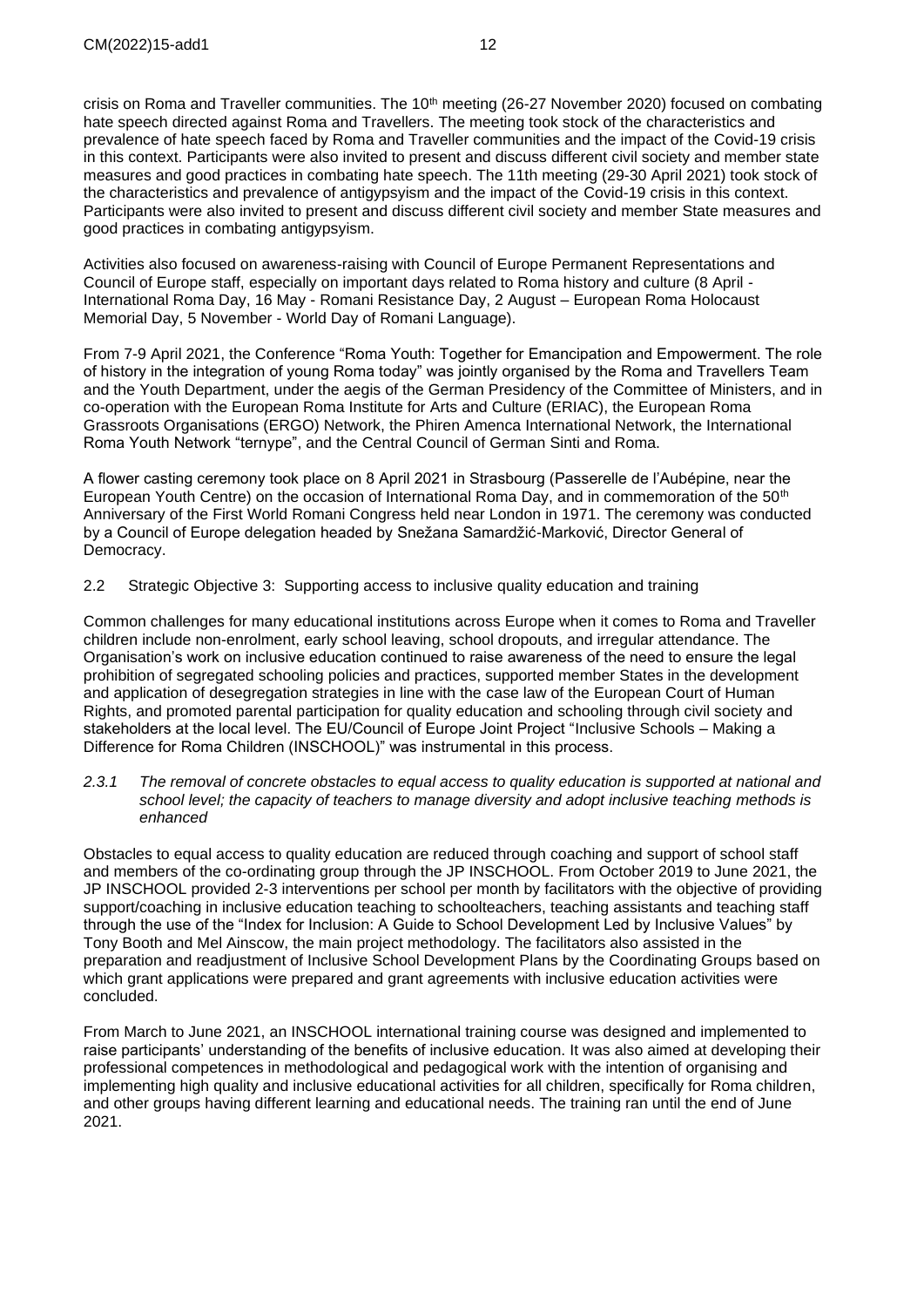The JP INSCHOOL also developed training resources and produced the Czech and Romanian translations and graphic redesign of the Index for Inclusion: A Guide to School Development Led by Inclusive Values to enable a better understanding of the main values and approaches for inclusive education among teachers and education professionals. In the long term, the Index translations will be scaled up nationally for the Czech Republic, Romania and the Slovak Republic in co-operation with the ministries in charge of education.

In Ukraine, under the framework of the Council of Europe Action Plan Project, the Council of Europe, in cooperation with ERIAC, supported the Ukrainian authorities in enhancing the quality of teaching in the Romani language. The Council of Europe provided assistance in establishing the inter-agency Working Group for the codification of Romani and in codifying a dictionary of 700 words in Romani, which will serve as a basis for the development of teaching materials. In the course of 2021 and 2022, assistance will be provided in the development of a curriculum and of teaching materials in the Romani language for primary schools.

The Youth Department translated and published the manual "Mirrors: Manual on combating antigypsyism through human rights education" in German, Russian and Ukrainian and the handbook "Right to remember" in German.

ECRI published six monitoring reports in 2020, many of which include topics on inclusive education and on the issue of home schooling for Roma children. On 30 June 2020, ECRI held a webinar on inclusive education during Covid-19, including on how to mitigate the issue of distance education for Roma and migrant children. A teacher from the Slovak Republic spoke about her experience.

Several opinions of the Advisory Committee on the Framework Convention for the Protection of National Minorities adopted in 2020-2021 include recommendations on improving access to quality education for Roma pupils and students (Albania, Latvia), fighting school segregation (Bulgaria, Hungary, Romania, Serbia, Ukraine) and further reducing school absenteeism and early dropouts (Cyprus, Latvia, Portugal, Serbia, Spain).

The Education Department of the Council of Europe acts as International Partner Organisation in the EEA/Norway Grants Programme in Bulgaria, Romania and the Slovak Republic, supporting the social inclusion of vulnerable groups with a focus on Roma. The three programmes assist municipalities and civil society organisations in implementing measures aimed at the social inclusion of children and youth at risk, including Roma, through education and youth work, as well as integrated measures for Roma inclusion. Specific advice and support have been provided to the three beneficiary countries in designing open calls for projects, selecting the projects for funding, and monitoring their implementation. Links and communication channels with relevant Council of Europe standards such as CM Recommendation (2012)13 on ensuring quality education, the Council of Europe Quality Label for Youth Centres, were provided, complementing activities implemented by the JPs INSCHOOL and ROMACT.

#### <span id="page-12-0"></span>*2.3.2 The teaching of Roma history and the Roma Holocaust is promoted and included in school curricula and textbooks, including through training of trainers and teachers*

On 1 July 2020, the CM Recommendation [CM/Rec\(2020\)2](https://search.coe.int/cm/Pages/result_details.aspx?Reference=CM/Rec(2020)2) on the inclusion of the history of Roma and/or Travellers in school curricula and teaching materials was adopted by the Committee of Ministers. The text is available on the websites of the Committee of Ministers and the Roma and Travellers Team in 22 languages.

In 2020 and at the beginning of 2021, the Roma and Travellers Team published the following awarenessraising and teaching materials in order to support the implementation of the aforementioned recommendation:

- [Analytical Report on the Representation of Roma in European Curricula and Textbooks](https://www.coe.int/en/web/roma-and-travellers/-/publication-of-the-analytical-report-on-the-representation-of-roma-in-european-curricula-and-textbooks)
- [The representation of Roma in major European museum collections: Volume 1 –](https://www.coe.int/en/web/roma-and-travellers/-/the-representation-of-roma-in-major-european-museum-collections-volume-1-the-louv-2) The Louvre
- [The representation of Roma in major European museum collections: Volume 2 -](https://www.coe.int/en/web/roma-and-travellers/-/the-representation-of-roma-in-major-european-museum-collections-volume-2-the-pra-1) the Prado

In 2020, it also supported the production and publication of a trilingual (English, Albanian, Romani) volume of Romani legends and fairy tales by the Albanian artist Sead Kazanxhiu.

In its opinions on Portugal and Spain, the Advisory Committee on the Framework Convention for the Protection of National Minorities recommended the authorities promote the teaching of Roma history for all students and referred to the above-mentioned CM Recommendation.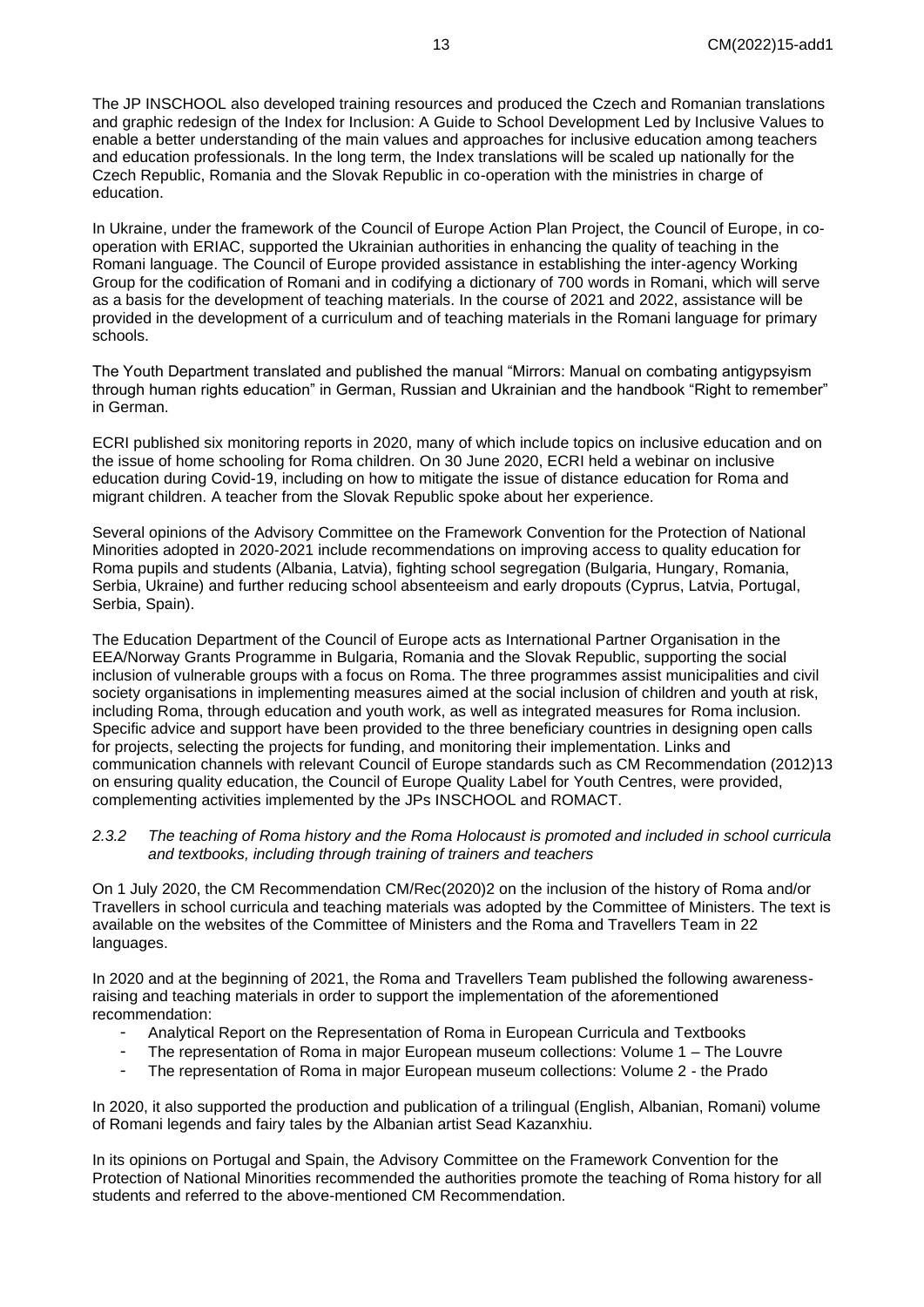In addition, the teaching of the Romani language is promoted by the Council of Europe. On 5 November 2020, the World Day of Romani Language, the Chair of the Committee of Experts for the European Charter for Regional or Minority Languages and a representative of the Romani Language Programme in the Education Policy Division of the Council of Europe Secretariat contributed to the International Conference "Safeguarding our Romani Language", organised by ERIAC.

### <span id="page-13-0"></span>**3. Cross-Cutting Issues**

It is increasingly recognised that there can be several – intersecting - grounds for discrimination at play in a given case. A person who is a victim of racial discrimination might also suffer discrimination on any other ground covered by Article 14 of the European Convention on Human Rights, amongst others, sex, religion or belief, sexual orientation or gender identity, age or disability. These different forms of discrimination are not mutually exclusive; multiple discrimination requires multi-layered responses. Unfortunately, neither the concepts of multiple discrimination nor of intersectionality have yet been integrated into legal remedies, policy making or data collection.

In line with the 2010 Strasbourg Declaration on Roma, which highlights women's rights and gender equality, the Council of Europe remains sensitive to multiple discrimination and intersectionality as cross-cutting issues which permeate all specific actions in a horizontal way. The capacity of the Organisation to address multiple discrimination and intersectionality was greatly enhanced by the creation of a new intergovernmental structure (CDADI) with a broad anti-discrimination, diversity and inclusion mandate.

Specific cross-cutting activities undertaken by the Council of Europe include the legal empowerment component of the JP JUSTROM, which has an intersectional approach, focusing on Roma women's rights. The mentoring programme and the information days are activities of the programme also carried out with this approach.

Following the JUSTROM mentoring programme, Roma women leaders organised a total of 239 outreach activities across various settings, including schools and their communities. The activities varied in nature and were a first important step for Roma women community leaders to put into practice the skills learnt during the mentoring sessions.

The Parliamentary Assembly's Committee on Equality and Non-Discrimination prepared the draft report *Enhancing participation of women from under-represented groups in political and public decision-making*  (4503) and the draft report *Addressing inequalities in the right to a safe, healthy and clean environment,*  debated in June 2021, will take into account environmental racism.

The latest GREVIO (Istanbul Convention) monitoring report on [Spain](https://www.coe.int/en/web/istanbul-convention/spain) pointed to the fact that increased access to support services for Roma women was needed and that the National Strategy did not include measures to address the exposure of Roma women to violence. Furthermore, adequate and sustainable funding was needed. Monitoring visits of GREVIO to Bosnia and Herzegovina, Poland and Romania would also assess the situation of Roma women in these countries.

The Drafting Committee on Migrant Women (GEC-MIG), a subordinate body to the [Gender Equality](https://www.coe.int/en/web/genderequality/gender-equality-commission)  [Commission \(GEC\),](https://www.coe.int/en/web/genderequality/gender-equality-commission) was tasked by the Committee of Ministers to draft a Recommendation on migrant and refugee women on the basis of Recommendation [Rec\(79\)10](https://search.coe.int/cm/Pages/result_details.aspx?Reference=Rec(79)10) concerning women migrants. The resulting draft recommendation on migrant, refugee and asylum-seeking women and girls is planned to be adopted by the GEC in due course. The GEC also continued the dissemination of its [Sexism: See it. Name it. Stop it!](https://human-rights-channel.coe.int/stop-sexism-en.html) Campaign, which includes an intersectional perspective. Tools are available in 22 languages.

#### <span id="page-13-1"></span>**4. Activities carried out in response to the Covid-19 pandemic in order to alleviate the negative impact of the health and sanitary crisis on Roma and Traveller communities**

Activities to alleviate the negative impact of the Covid-19 health and sanitary crisis on Roma and Traveller communities were originally not foreseen in the Strategic Action Plan for Roma and Traveller Inclusion (2020-2025), approved by the Committee of Minsters before the outbreak of the Covid-19 pandemic in Europe.

Nevertheless, many departments in the Council of Europe adapted their work programmes to take account of the crisis, ranging from activities to safeguard and promote the respect for human rights, democracy and the rule of law in times of crises, to the actual and very practical provision of support and assistance in cash or in kind to communities in situations of particular vulnerability. These activities are listed hereafter.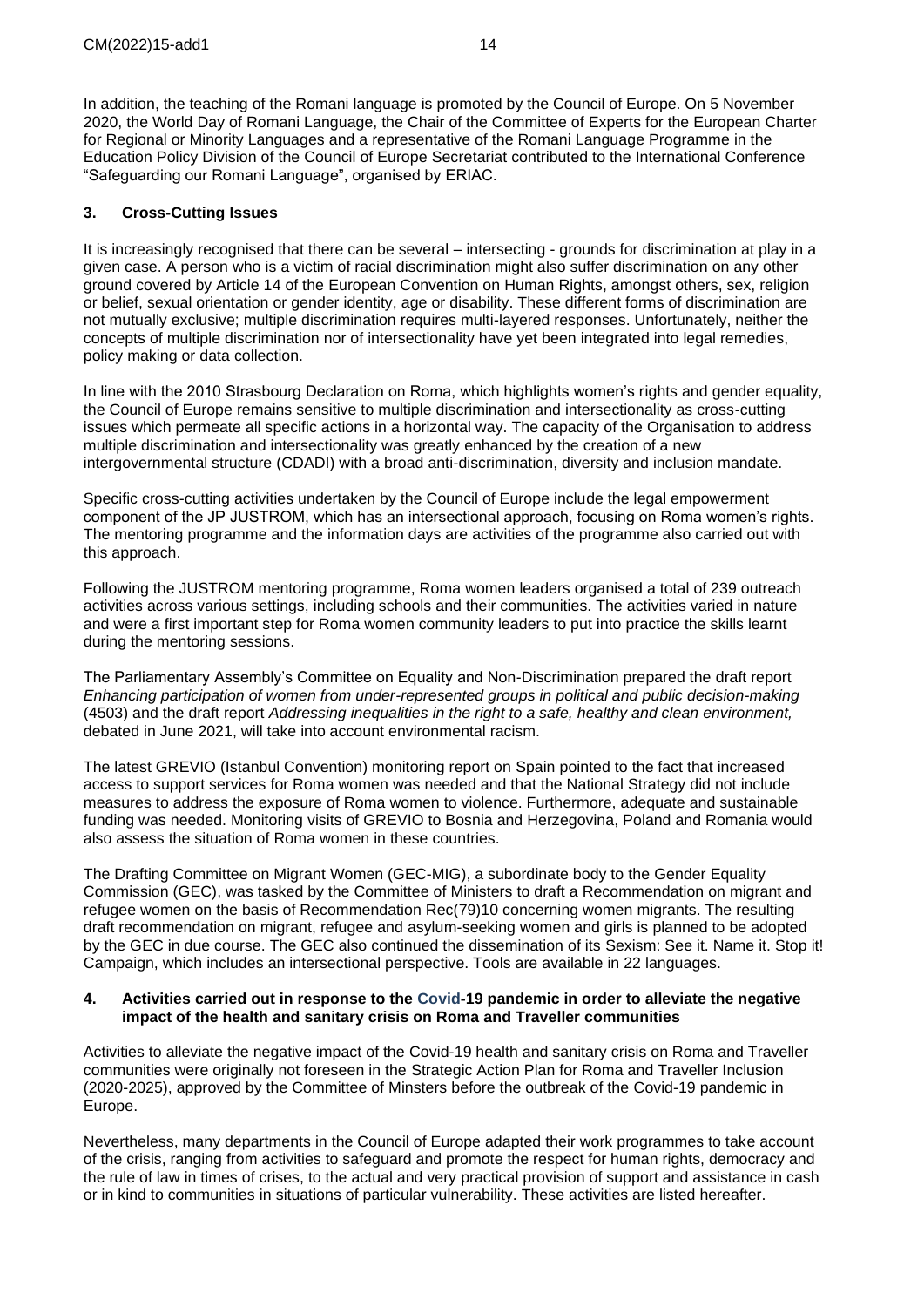Since April 2020, the JP JUSTROM has undertaken the following activities:

- Direct participation in local and national emergency campaigns in line with instructions from relevant national or local sanitary authorities;
- Information dissemination (Facebook, WhatsApp support groups, phone calls, flyers, etc.), distribution of hygiene products, material and food, translation and distribution of healthcare/ Covid-19 related national brochures/instructions in minority languages, distribution of educational material to Roma children;
- Facilitating access to Roma communities by actors leading prevention and/or emergency actions (municipalities, NGOs, Red Cross, Civil protection, etc., depending on the context);
- Assisting Roma women community leaders involved in or initiating activities in the community to prevent, mitigate and/or overcome the negative impact of the Covid-19 pandemic;
- Legal consultation and information on access to healthcare;
- Legal monitoring of possible abuses during the crisis period and reporting to the relevant national authorities and/or the Council of Europe;
- Advocacy work towards relevant local authorities for the provision of public services, in particular access to healthcare, water, and municipal services;
- Raising the awareness of Roma communities about their rights regarding access to healthcare and sanitary services.

From April 2020 to April 2021, the JP ROMACT awarded 46 small grants to different stakeholders in partner municipalities in Bulgaria and Romania, focusing on awareness-raising and material aid aimed at overcoming the impact of the pandemic on the most vulnerable in the Roma communities. The projects included information campaigns, distribution of protective items, food items and hygiene products, as well as disinfection of public spaces.

Between May and June 2020, the JP INSCHOOL alleviated the difficulties faced by schools following the outbreak of Covid-19, following a needs assessment, by re-adjusting its granting scheme by offering grants of up to €2,000 to five schools in Romania. More specifically, the action was aimed at:

- Capacity-building of school staff and teachers in using ICT and online platforms for more effective learning and pupil engagement;
- Support and coaching of teachers and schools in improving remote contact and communication with parents and children;
- Emotional and psychological support for teachers, parents and students in overcoming anxiety due the confinement and physical isolation;
- Effective and post-lockdown support for children and teachers in their transition back to schools.

In the first half of 2021, at the time of the Covid-19 pandemic, the Roma and Travellers Team established co-operation with the Ministry of Education and Research of Romania through a Memorandum of Understanding with the main aim of ensuring support to schools in their ability to provide access to inclusive quality education and training within the Romanian educational system. As a result, 20 microgrants were provided to schools in vulnerable situations in 2020 (during the first wave) and another 19 microgrants during the second wave. The total funds provided amounted to nearly €46,000 under the first wave of the pandemic. Activities took place in November-December 2020 and continued from March to September 2021.

During the second half of 2020, the Ukraine Action Plan Project provided assistance to the Office of the Ombudsperson in preparing the report on ["The Impact of the Covid-19 Pandemic on the Roma Community](https://rm.coe.int/special-report-11-01-2021/1680a13217)  [in Ukraine"](https://rm.coe.int/special-report-11-01-2021/1680a13217), which was presented to the public in December 2020. Materials of the Ministry of Health related to the prevention of Covid-19 were translated into the Romani language and disseminated in Ukraine.

The Children's Rights Division organised a "Covid-19 and children's rights" webinar in March 2021 through the Steering Committee for the Rights of the Child (CDENF), focusing on "Overcoming educational challenges" and covering the challenges relating to ensuring access to distance education and learning for all children, including children from ethnic minorities, children in care and other vulnerable groups; the report and presentations are available at: [https://www.Council of Europe.int/en/web/children/-/Covid-19-and](https://www.coe.int/en/web/children/-/covid-19-and-children-s-rights-overcoming-education-challenges)[children-s-rights-overcoming-education-challenges.](https://www.coe.int/en/web/children/-/covid-19-and-children-s-rights-overcoming-education-challenges)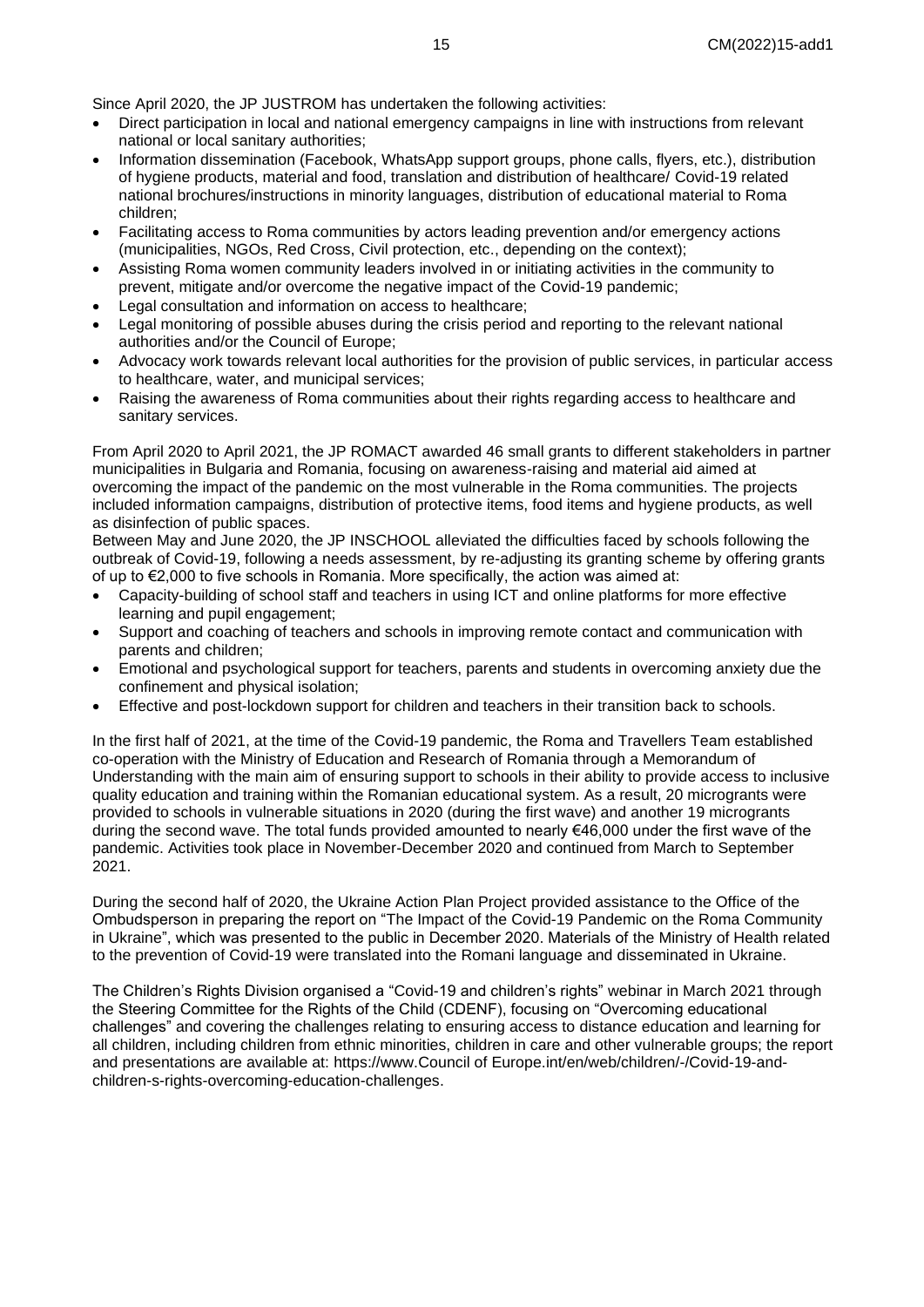In Spring 2020, the Gender Equality Division started to gather information, in co-operation with the GREVIO Secretariat, on the gender equality-related impact of the Covid-19 crisis. In October 2020, a conference on this topic was organised together with the Greek CM Presidency. Analysis has shown that the Covid-19 pandemic has affected women and men differently. From the rise in gender-based violence against women, including domestic violence, to effects on paid and unpaid work, women, especially women from disadvantaged groups such as Roma, are more negatively impacted than men in the enjoyment of their basic rights and economic independence.

On 29 May 2020, the Advisory Committee adopted a [Statement on the Covid-19 pandemic and national](https://rm.coe.int/acfc-statement-covid-19-and-national-minorities-28-05-2020-final-en/16809e8570)  [minorities](https://rm.coe.int/acfc-statement-covid-19-and-national-minorities-28-05-2020-final-en/16809e8570) in which it expressed its deep concern that the Covid-19 pandemic had exacerbated the vulnerability of certain national minorities, Roma and Travellers in particular, and deepened the already existing inequalities in many Council of Europe Member states. Since March 2020, the Advisory Committee has requested information from state authorities about the impact of Covid-19 on national minorities, in particular on the most vulnerable ones, including Roma and Travellers. On 18 May 2020, the Committee of Experts of the European Charter for Regional or Minority Languages [\(COMEX\) expressed concern over the](https://www.coe.int/en/web/european-charter-regional-or-minority-languages/news/-/asset_publisher/t9sWxmY5eZkv/content/comex-expresses-concern-over-lack-of-rml-communication-during-health-crisis?inheritRedirect=false&redirect=https%3A%2F%2Fwww.coe.int%2Fen%2Fweb%2Feuropean-charter-regional-or-minority-languages%2Fnews%3Fp_p_id%3D101_INSTANCE_t9sWxmY5eZkv%26p_p_lifecycle%3D0%26p_p_state%3Dnormal%26p_p_mode%3Dview%26p_p_col_id%3Dcolumn-4%26p_p_col_count%3D1)  [lack of communication in regional or minority languages during the health crisis,](https://www.coe.int/en/web/european-charter-regional-or-minority-languages/news/-/asset_publisher/t9sWxmY5eZkv/content/comex-expresses-concern-over-lack-of-rml-communication-during-health-crisis?inheritRedirect=false&redirect=https%3A%2F%2Fwww.coe.int%2Fen%2Fweb%2Feuropean-charter-regional-or-minority-languages%2Fnews%3Fp_p_id%3D101_INSTANCE_t9sWxmY5eZkv%26p_p_lifecycle%3D0%26p_p_state%3Dnormal%26p_p_mode%3Dview%26p_p_col_id%3Dcolumn-4%26p_p_col_count%3D1) and on 3 July 2020 published a [statement on regional or minority languages in online education in the context of the COVID-19](https://www.coe.int/en/web/european-charter-regional-or-minority-languages/news/-/asset_publisher/t9sWxmY5eZkv/content/rmls-in-online-education-in-the-context-of-the-covid-19-pandemic?inheritRedirect=false&redirect=https%3A%2F%2Fwww.coe.int%2Fen%2Fweb%2Feuropean-charter-regional-or-minority-languages%2Fnews%3Fp_p_id%3D101_INSTANCE_t9sWxmY5eZkv%26p_p_lifecycle%3D0%26p_p_state%3Dnormal%26p_p_mode%3Dview%26p_p_col_id%3Dcolumn-4%26p_p_col_count%3D1)  [pandemic.](https://www.coe.int/en/web/european-charter-regional-or-minority-languages/news/-/asset_publisher/t9sWxmY5eZkv/content/rmls-in-online-education-in-the-context-of-the-covid-19-pandemic?inheritRedirect=false&redirect=https%3A%2F%2Fwww.coe.int%2Fen%2Fweb%2Feuropean-charter-regional-or-minority-languages%2Fnews%3Fp_p_id%3D101_INSTANCE_t9sWxmY5eZkv%26p_p_lifecycle%3D0%26p_p_state%3Dnormal%26p_p_mode%3Dview%26p_p_col_id%3Dcolumn-4%26p_p_col_count%3D1)

On 22 April 2020, the European Committee of Social Rights, the body responsible for overseeing the implementation of the European Social Charter, issued its *Statement of Interpretation on the Right to Protection of Health in Times of Pandemic*. This statement emphasizes the interrelation of the right to protection of health with other rights enshrined in the European Social Charter, such as the right to social and medical assistance, the right to housing, the right to freedom from poverty and social exclusion, and the right to safe and healthy working conditions.

On 27 March 2020, the PACE Rapporteur on Discrimination against Roma and Travellers in the field of housing, František Kopřiva (Czech Republic, ALDE), made a [statement](https://pace.coe.int/en/news/7832/covid-19-rapporteur-denounces-discrimination-against-roma-and-travellers) on the impact of the pandemic on these groups "COVID-19: Rapporteur denounces discrimination against Roma and Travellers".

On 8 April 2020, PACE General Rapporteur on combating racism and intolerance, Momodou Malcom Jallow (Sweden, UEL) made a [statement](https://pace.coe.int/en/news/7846/covid-19-international-roma-day-honouring-resilience-and-resourcefulness-in-the-face-of-anti-gypsyism-and-discrimination) for International Roma Day 2020, "Covid-19/International Roma Day: honouring resilience and resourcefulness in the face of anti-Gypsyism and discrimination" (Parliamentary Assembly – Committee on Equality and Non-Discrimination).

The Standing Committee on behalf of the Parliamentary Assembly prepared a report by the Committee on Equality and Non-Discrimination, which was adopted by the Assembly as [Resolution 2339](https://pace.coe.int/files/28775/html) (2021) on Upholding equality in times of crisis and pandemics: gender, equality, and non-discrimination (rapporteur Petra Stienen, the Netherlands, ALDE). The [report](https://pace.coe.int/files/28678/html) (adopted in the committee on 10 July 2020) deals extensively with the impact of the pandemic on Roma and Travellers.

At the Parliamentary Assembly's Committee on Equality and Non-Discrimination, a hearing took place on 2 February 2021 with the participation of a representative of a Roma organisation and a member of the Council of Europe Roma and Travellers Team, as part of the preparation of the report of Edite Estrela (Portugal, SOC) on addressing inequalities in access to environmental rights.

On 29 March 2021, the Sub-Committee on the Rights of Minorities and No Hate Parliamentary Alliance of the Parliamentary Assembly held a [Webinar](https://t.co/5xiN22JZF5?amp=1) on "Environmental rights and climate change in Europe: hearing the voices of minorities and indigenous peoples", including examination of environmental racism against Roma, as part of the preparation of the report of Edite Estrela (Portugal, SOC) on addressing inequalities in access to environmental rights.

On 19 April 2021, the Parliamentary Assembly adopted [Resolution 2368](https://coe-my.sharepoint.com/personal/petra_neumann_coe_int/Documents/–%20report%20prepared%20by%20the%20Committee%20on%20Equality%20and%20Non-Discrimination) (2021) and [Recommendation 2198](https://pace.coe.int/files/29163/html) (2021) on Preserving national minorities in Europe (rapporteur Elvira Kovács, Serbia, EPP/CD). The related [report](https://pace.coe.int/files/28918/html) (adopted in committee on 27 November 2020) deals inter alia with issues concerning Roma as national minorities.

As of Spring 2020, the Committee of Experts on Roma and Traveller Issue (ADI-ROM) has placed the impact of the COVID-19 crisis on Roma and Traveller communities as a recurrent item for topical and urgent debate on the agenda of its meetings. In the related debates, it has shared experiences and examples of good governmental practice to mitigate the risks.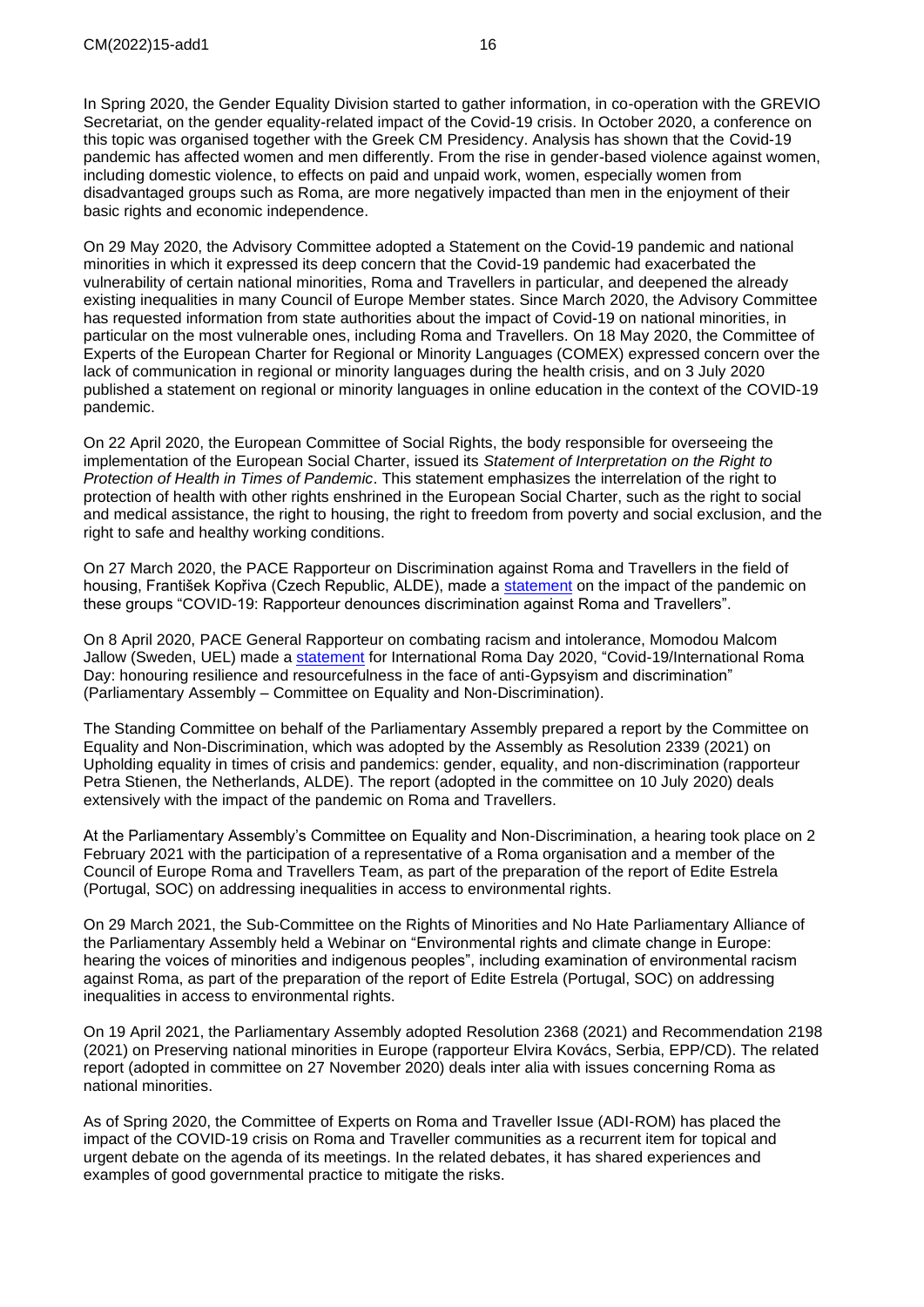It also contributed to the study conducted in 2020 by the CDADI on "Covid-19: an analysis of the antidiscrimination, diversity and inclusion dimensions in Council of Europe member States", which led to the preparation and adoption of 2021 Guidelines of the Committee of Ministers of the Council of Europe on upholding equality and protecting against discrimination and hate during the Covid-29 pandemic and similar crises in the future.

#### <span id="page-16-0"></span>**5. Conclusions and way forward**

The implementation of the Strategic Action Plan for Roma and Traveller Inclusion (2020-2025) in the reporting period allowed for making significant progress in the three priority areas and in better mainstreaming Roma and Traveller issues across the work of the entire Organisation. Since March 2020, however, the work has been impeded by the Covid-19 pandemic which has posed unprecedented challenges in the sphere of human rights protection. In particular, the circumstances of vulnerable groups already discriminated against, such as Roma and Travellers, have become even more dire, including through the increase of hatred and xenophobia, diminishing employment and growing numbers of Roma and Traveller children dropping out of school, due to limited access to distance learning.<sup>16</sup>

Still, the Council of Europe was able to make a difference for Roma and Travellers by advocating for changes in the member States and supporting them in their endeavours. The main achievements of this first reporting period include most importantly the strengthening of the capacities of local authorities to respond to the needs of Roma and Travellers, enhancing effective participation of Roma and Travellers in decision making processes, monitoring the situation of Roma and Travellers during the Covid-19 pandemic and strengthening the resilience of Roma and Traveller communities and individuals, as well as the capacities of member States to respond to the pandemic, especially by supporting local level initiatives and strengthening inclusive education.

The work on several new Council of Europe standards relevant to the protection and inclusion of Roma and Travellers has commenced during this reporting period, such as the new CM Recommendation on combating hate speech or the work on supporting minority youth participation and combating antigypsyism.

During the reporting period, the planned peer-to-peer exchanges and intergovernmental face- to-face meetings suffered from the lockdown and travel ban across Europe. However, many were replaced with online meetings and webinars to the extent possible and with working more closely with local communities most affected by the consequences of the pandemic.

During the upcoming reporting period, all departments of the Council of Europe Secretariat are invited to continue focusing on the three priority areas: combating antigypsyism and discrimination, supporting democratic participation, and access to inclusive quality education, while providing member states with effective remedies to counter the consequences of the Covid-19 pandemic on vulnerable groups such as Roma and Travellers.

<sup>16</sup> State of democracy, human rights and the rule of law. A democratic renewal for Europe, Report by the Secretary General of the Council of Europe, Strasbourg, 2021; COVID-19: an analysis of the anti-discrimination, diversity and inclusion dimensions in Council of Europe member States, study prepared for the CDADI by Stéphanie Cramer Marsal et.al., Strasbourg 2020; Guidelines of the Committee of Ministers of the Council of Europe on upholding equality and protecting against discrimination and hate during the COVID-10 pandemic and similar crisis in the future, adopted by the Committee of Ministers on 5 May 2021; OSCE Human Dimension Commitments and State Responses to the COVID-10 Pandemic, OSCE/ODIHR, 2020; The impact of the coronavirus crisis on Roma and Travellers, European Parliament at a glance, European Parliamentary Research Service, 2021; Coronavirus pandemic in the EU – impact on Roma and Travellers, European Union Agency for Fundamental Rights, Bulletin No. 5, 2020; Economic effects of the COVID-19 pandemic on Roma communities in Albania, Bosnia and Herzegovina, Moldova, Montenegro, North Macedonia, Serbia and Ukraine, Craig Willis, European Centre for Minority Rights (ECMI) Research Paper No. 122, 2020; Roma rights in the times of COVID, European Roma Rights Centre (ERRC), 2020; Roma in the COVID-19 crisis. An early warning from six EU member states, Open Society Foundations/Open Society Roma Initiatives Office, 2020; The impact of COVID-19 on Roma communities in the European Union and the Western Balkans. Survey, European Roma Grassroots Organisations (ERGO) Network, 2020.